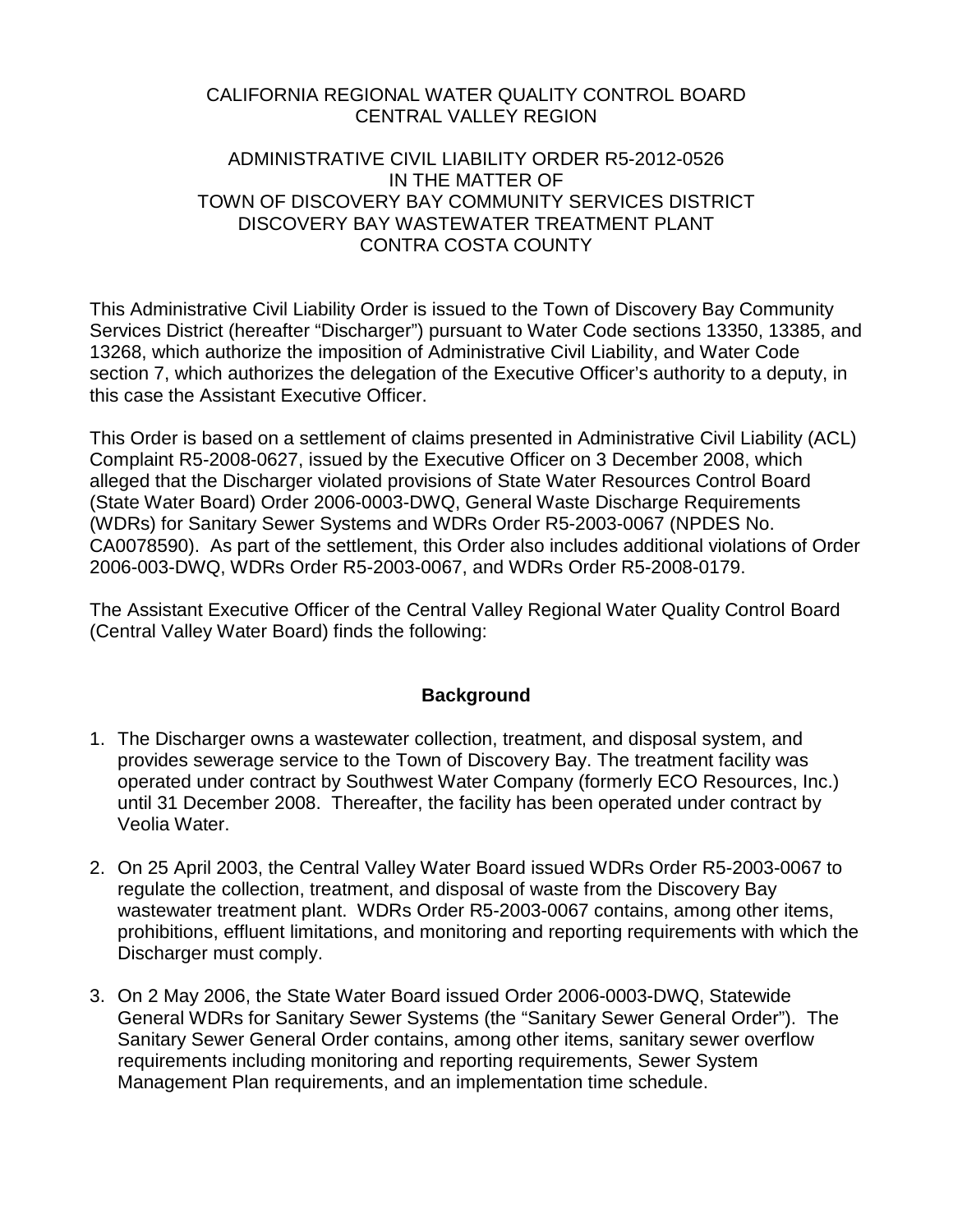- 4. On 4 December 2008, the Central Valley Water Board issued WDRs Order R5-2008- 0179, which rescinded and replaced WDRs Order R5-2003-0067, except for the purpose of enforcement. WDRs Order R5-2008-0179 contains, among other items, prohibitions, effluent limitations, and monitoring and reporting requirements with which the Discharger must comply.
- 5. The sewage collection system conveys a dry weather design flow of 1.8 million gallons of wastewater per day through approximately 60 miles of gravity lines and four miles of force mains. The sewer system services a population of approximately 14,000 with 5,600 lateral connections. This collection system is relatively new, with 50% built from 1980 through 1999, and 45% built since 2000, according to the Collection System Questionnaire submitted by the Discharger.
- 6. The Discharger is required to operate and maintain its sewage collection system to prevent sanitary sewer overflows and spills in compliance with requirements of the Sanitary Sewer General Order and WDR Orders R5-2003-0067 and R5-2008-0179. The Discharger was required to comply with the Sanitary Sewer General Order as of the date of issuance (2 May 2006), and to file documents to obtain coverage as of 2 November 2006.
- 7. The Discharger owns two parallel wastewater treatment plants (WWTPs). All influent flows to WWTP No. 1 and is split evenly to both plants for treatment at an influent pump station located at WWTP No. 1. WWTP No. 1 and WWTP No. 2 share a common ultra violet (UV) disinfection system located at WWTP No. 2. Effluent is pumped via an export pump station from WWTP No. 2 to Old River.

## **Lakeshore Sanitary Sewer Overflow**

- 8. On 17 July 2008, a power failure caused a power interruption to the Discharger's Newport pump station. After power was restored, three of the four pumps did not restart, and one pump ran at a reduced flow capacity due to a partially closed discharge valve. The inflow at the Newport pump station wet wells was larger than the flow rate of the single working pump, raising the wastewater level in the wet wells and surcharging the system. The Discharger's SCADA system generated "high level" and "high-high level" alarms that were dismissed by plant personnel without confirming whether the Newport pump station was operating properly.
- 9. Due to the surcharge generated at the Newport pump station, the Discharger's collection system experienced a sanitary sewer overflow (SSO) at a sewer cleanout within the residential community of Lakeshore. The SSO had a duration of approximately 11 hours and 20 minutes. The Discharger calculated the volume of raw sewage spilled over 17/18 July 2008 to be between 77,000 and 111,000 gallons. The raw sewage entered a storm drain that discharges to a 37 million gallon manmade lake at the Lakeshore community. Because the discharge was located next to a storm inlet that led directly to the lake, it is assumed that all the raw sewage reached the lake.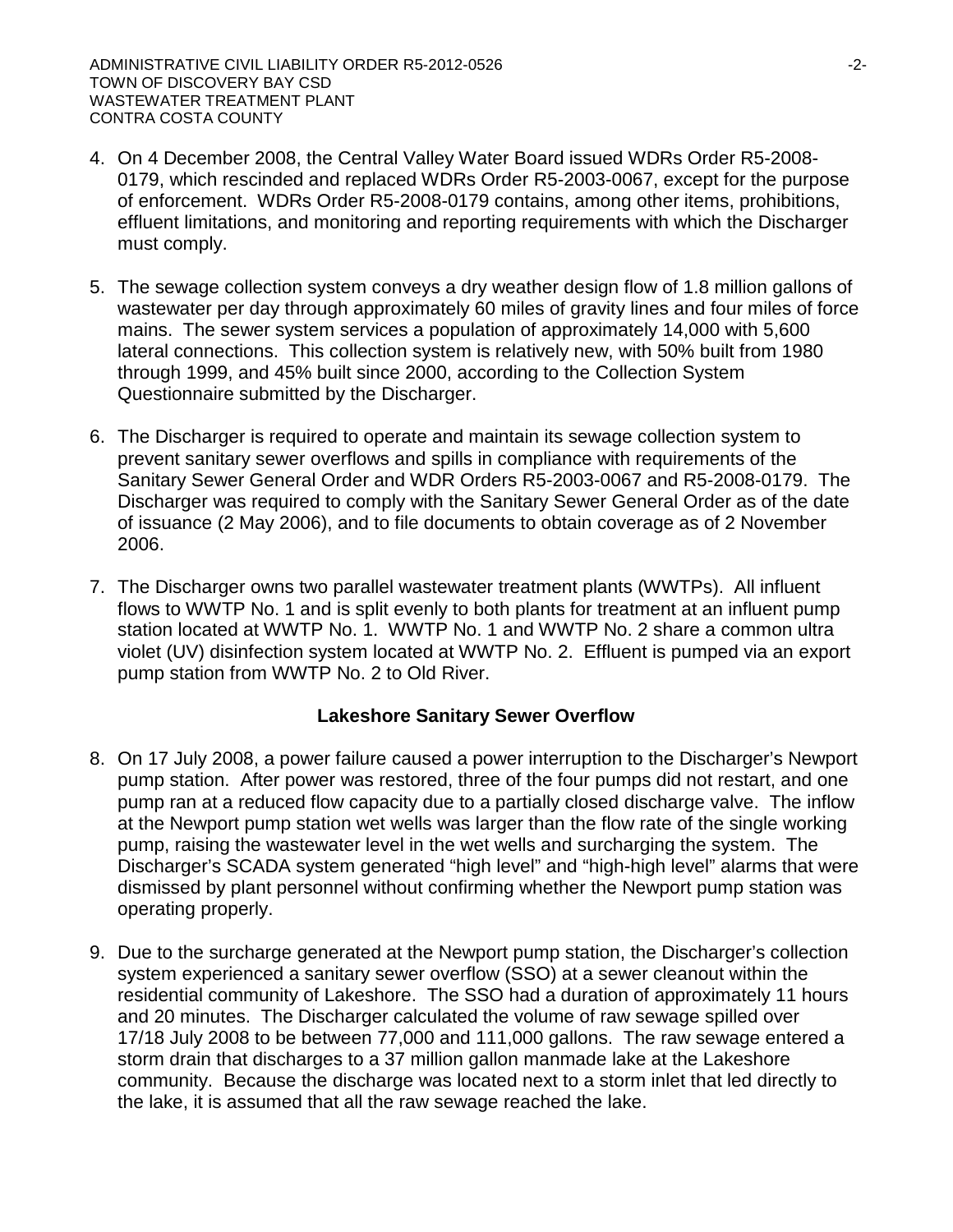- 10.On 14 August 2008, the Central Valley Water Board conducted an inspection of the 17/18 July 2008 Lakeshore spill and subsequently provided the Discharger with an inspection report dated 28 August 2008 (found as Attachment A to the ACL Complaint). The inspection report included a Water Code section 13267 Order for Information requiring the Discharger to submit technical reports by 10 September 2008, which were needed by Board staff to complete the SSO investigation.
- 11.On 10 September 2008, the Central Valley Water Board received the Discharger's response to the Water Code section 13267 Order. However, the Discharger did not submit all of the information required by the 13267 Order. After reviewing the Discharger's incomplete response and other documents, Board staff determined that the Discharger failed to comply with several provisions of WDRs Order R5-2003-0067 and General Order 2006-0003-DWQ before, during, and after the 17/18 July 2008 Lakeshore SSO.
- 12.On 9 October 2008, the Central Valley Water Board issued a Notice of Violation (NOV) to the Discharger for the 17/18 July 2008 Lakeshore SSO, as well as for response and reporting deficiencies before, during, and after the event. A memorandum with a detailed description of the violations was provided to the Discharger. The NOV required the Discharger to submit the missing information required in the 28 August 2008 Water Code section 13267 Order. The Discharger submitted a report on 21 October 2008. That submittal has been considered in this Order.
- 13.On 3 December 2008, the Executive Officer, acting as head of the Prosecution Team, issued ACL Complaint R5-2008-0627 to the Discharger. The ACL proposed a penalty of \$231,000 to address the violations that took place during the Lakeshore SSO and for failure to submit a complete technical report pursuant to Water Code section 13267.
- 14.On 26 February 2009, Board staff met with the Discharger to discuss penalties associated with ACL Complaint R5-2008-0627. The Discharger requested that the Board amend the ACL to include three additional SSOs that occurred in 2008, and agreed to pay an additional \$10,000. The ACL has also been amended to include three more SSOs that occurred in 2009 and 2010.

## **Additional Sanitary Sewer Overflows**

15.On 19 April 2008, a power failure caused WWTP No. 2 to shut down. All equipment was brought back online early morning of 20 April 2008 with the exception of the effluent export pump station, which was brought online on the morning of 21 April 2008. Due to the export pump station not being operational, the treated effluent was re-directed and discharged to Reclamation District 800 drainage ditch<sup>[1](#page-0-0)</sup>. The total discharge to the drainage ditch was first estimated by Southwest Water to be 1.05 million gallons.

<span id="page-2-0"></span>Prior to June 2004, treated effluent was discharged to this location. After June 2004, the discharge point was moved to Old River.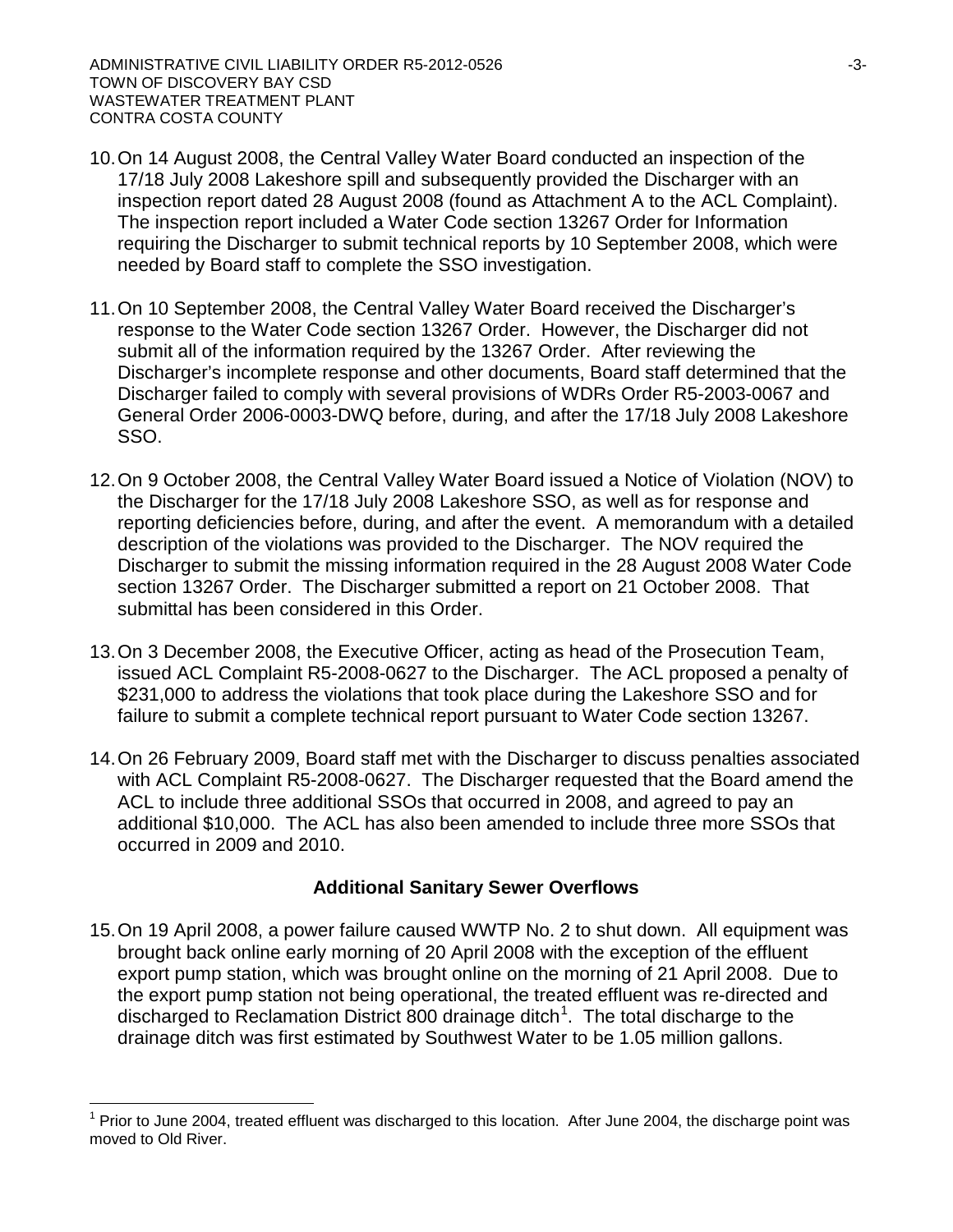However, this value is less than the average daily flow at the WWTPs and the Discharger later revised the total volume discharged to the drainage ditch to 1.67 million gallons.

- 16.On 10 November 2008, Southwest Water staff filled up both of the Newport lift station wet wells with potable water. Southwest Water staff then loaded the force main by using all four pumps at the lift station, each rated at 2,300 gallons per minute (gpm). The flow ruptured a glued joint on a cleanout on the force main and caused a spill of approximately 20,000 gallons of raw sewage to the ground. The Discharger estimates that less than 1,000 gallons entered a storm drain that goes into a series of private storm water ponds that drain to the Delta.
- 17.On 17 December 2008, staff of the State Water Resources Control Board and Central Valley Water Board conducted a joint inspection of the Discharger's WWTPs. During the inspection, the Chief Plant Operator was asked to turn the power off at WWTP No. 1 to simulate a power failure and test the plant's generator. After turning off the power to the plant, the generator started within approximately 10 seconds. Immediately after the generator started powering the plant, the inspectors noticed the SCADA system reporting several alarms indicating pump failures at the influent pumps station. Several of these alarms were acknowledged by the Chief Operator, but no action was taken. From SCADA reports submitted on 4 February 2009, it is apparent that a fault at the influent pump station was reported repeatedly by the SCADA system and the alarms were repeatedly acknowledged and cleared by Southwest Water operators without restoring proper operation of the pump station. The resulting spill was estimated by the Discharger at 1,000 gallons and was caused by operator inattention. Raw sewage entered the Reclamation District 800 drainage ditch, which is hydraulically connected to Old River.
- 18.On 6 August 2009, a blockage in the gravity main caused a discharge of approximately 1,500 gallons of raw sewage to the ground at 1700 Willow Lake Road. The Discharger estimates that approximately 1,000 gallons was recovered and returned to the sanitary sewer system and that approximately 500 gallons entered a storm drain which enters a private lake which is hydraulically connected to the Delta.
- 19.On 15 August 2009, an air relief valve was broken off of a force main under a bridge located at the corner of Newport Drive and Capstan Place, causing an estimated 4,500 gallons of raw sewage to be spilled. The Discharger estimates that 2,000 gallons of sewage reached the private lake which is hydraulically connected to the Delta. According to the initial report to the California Emergency Management Agency, the Discharger stated that vandalism was suspected as the cause of the spill.
- 20.Between late evening of 22 June 2010 and the morning of 23 June 2010, approximately 16,450 gallons of untreated sewage overflowed from a faulty air relief valve on a force main at Clipper Dive near Newport Drive. All 16,450 gallons of untreated sewage flowed into a storm drain and reached surface waters of Discovery Bay which are hydraulically connected to the Delta.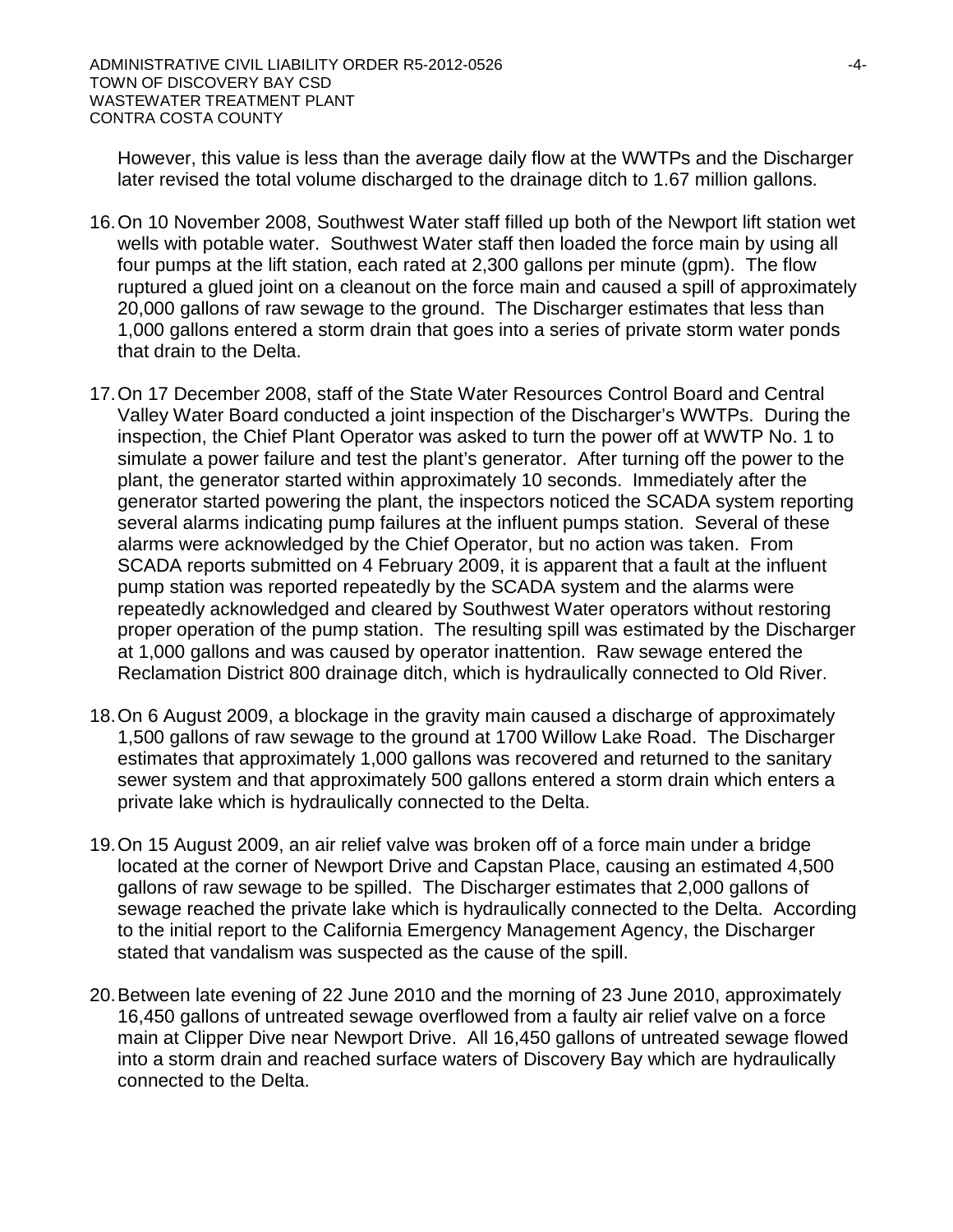## **Regulatory Considerations**

- 21.The *Water Quality Control Plan Central Valley Region—Sacramento River and San Joaquin River Basins, Fourth Edition* (hereafter Basin Plan), designates beneficial uses, establishes water quality objectives, and contains implementation plans and policies for all waters of the Basin. The beneficial uses of the Sacramento-San Joaquin Delta are municipal and domestic supply, agricultural supply, industrial supply, contact and noncontact water recreation, freshwater habitat, migration habitat, wildlife habitat, and navigation.
- 22.Issuance of this Order is exempt from the provisions of the California Environmental Quality Act (Pub. Resources Code, § 21000 et seq.), in accordance with California Code of Regulations, title 14, section 15321(a)(2).
- 23.On 17 November 2009, the State Water Resources Control Board adopted a new Water Quality Enforcement Policy. However, at the time ACL Complaint R5-2008-0627 was issued, and at the time substantive settlement negotiations were conducted, this policy had not yet been adopted. Therefore, the Board considers the Water Quality Enforcement Policy adopted on 19 February 2002 as the controlling policy for the purposes of resolving ACL Complaint R5-2008-0627.

# **Violations under Water Code section 13350**

24.Water Code section 13350(a) states, in relevant part:

(a) Any person who … in violation of any waste discharge requirement … or other order or prohibition issued, reissued, or amended by a regional board or the state board, discharges waste, or causes or permits waste to be deposited where it is discharged, into the waters of the state… shall be liable civilly, and remedies may be proposed, in accordance with subdivision (d) or (e).

Administrative civil liability may be imposed for violations of the Sanitary Sewer General Order pursuant to Water Code section 13350.

25.Water Code section 13350(e) states, in relevant part,

(e) The state board or a regional board may impose civil liability administratively … either on a daily basis or on a per gallon basis, but not both.

(1) The civil liability on a daily basis may not exceed five thousand dollars (\$5,000) for each day the violation occurs.

…

(2) The civil liability on a per gallon basis may not exceed ten dollars (\$10) for each gallon of waste discharged.

Administrative civil liability may be assessed on a per-gallon basis pursuant to Water Code section 13350 or section 13385. However, this Order only imposes per-gallon assessments for wastewater that discharged to surface waters; the violations of the Sanitary Sewer General Order (the violations addressed in this section) are being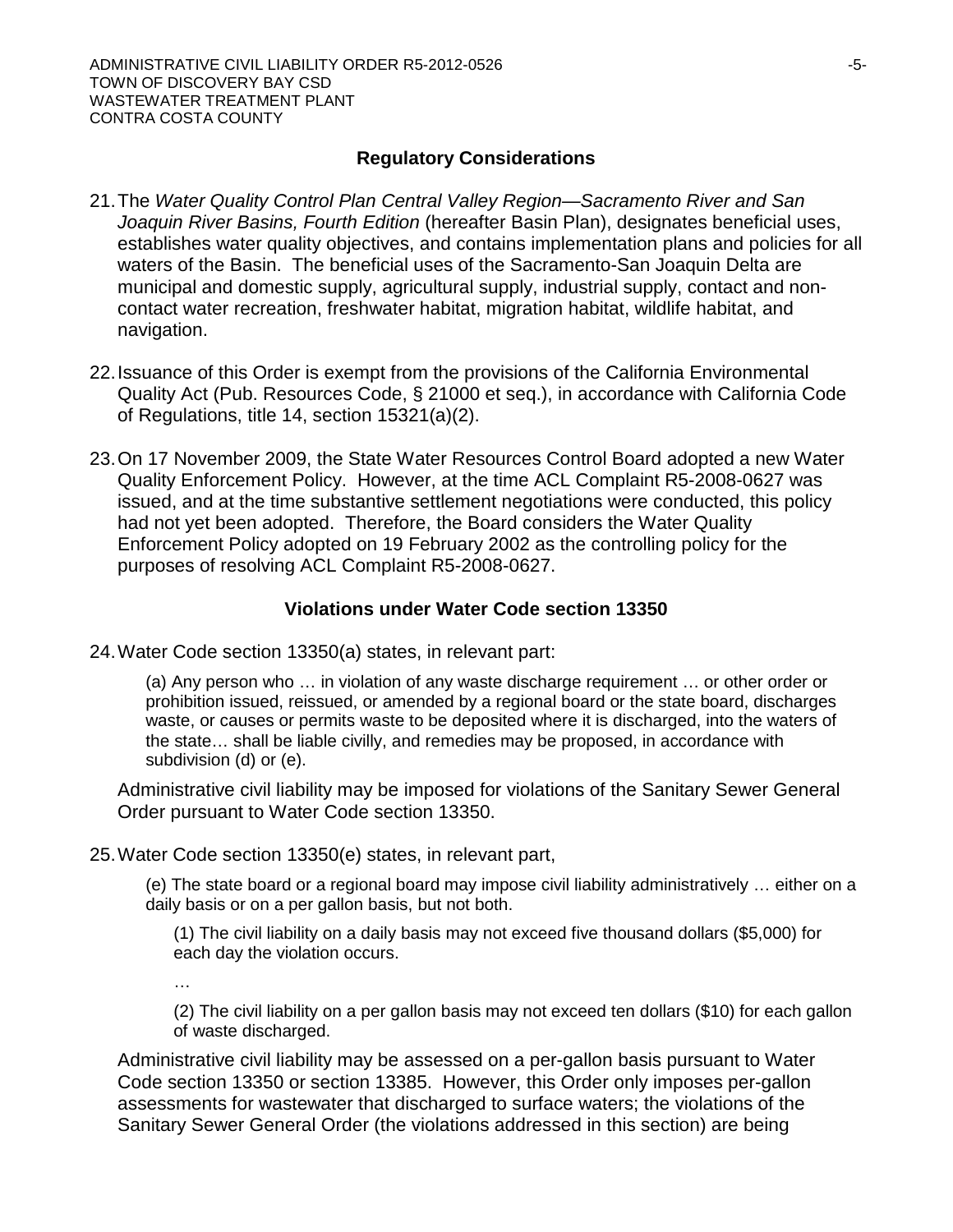assessed as daily violations. Violations subject to Water Code section 13350 are being charged as daily violations.

#### 26.The Sanitary Sewer General Order, section C.2, states:

Any SSO that results in a discharge of untreated or partially treated wastewater that creates a nuisance as defined in California Water Code Section 13050(m) is prohibited.

#### 27.Water Code section 13050(m) states:

"Nuisance" means anything which meets all of the following requirements: (1) Is injurious to health, or is indecent or offensive to the senses, or an obstruction to the free use of property, so as to interfere with the comfortable enjoyment of life or property. (2) Affects at the same time an entire community or neighborhood, or any considerable number of persons, although the extent of annoyance or damage inflicted upon individuals may be unequal. (3) Occurs during, or as a result of, the treatment or disposal of wastes.

The 17/18 July 2008, 10 November 2008, 17 December 2008, 6 August 2009, 15 August 2009, and 22/23 June 2010 SSOs created a nuisance because they interfered with the comfortable enjoyment of Lakeshore Lake, Old River, the Delta and the surrounding facilities, affected the entire community or neighborhoods in varying degrees, and occurred due to a prohibited discharge of raw sewage. These SSOs are therefore considered a violation of Section C.2 of the Sanitary Sewer General Order.

28.The Sanitary Sewer General Order, provision D.5 states:

All SSOs must be reported in accordance with Section G of the General WDRs.

The Sanitary Sewer General Order, provision G.2 states, in part:

The Enrollee shall comply with the attached Monitoring and Reporting Program 2006-0003…

The Sanitary Sewer General Order, Monitoring and Reporting Program section A.4., states:

Category 1 SSOs – All SSOs that meet the above criteria for Category 1 SSOs must be reported as soon as: (1) the Enrollee has knowledge of the discharge, (2) reporting is possible, and (3) reporting can be provided without substantially impeding cleanup or other emergency measures. Initial reporting of Category 1 SSOs must be reported to the Online SSO System as soon as possible but no later than 3 business days after the Enrollee is made aware of the SSO. Minimum information that must be contained in the 3-day report must include all information identified in section 9 below, except for item 9.K. A final certified report must be completed through the Online SSO System, within 15 calendar days of the conclusion of SSO response and remediation. Additional information may be added to the certified report, in the form of an attachment, at any time.

The above reporting requirements do not preclude other emergency notification requirements and timeframes mandated by other regulatory agencies (local County Health Officers, local Director of Environmental Health, Regional Water Boards, or Office of Emergency Services (OES)) or State law.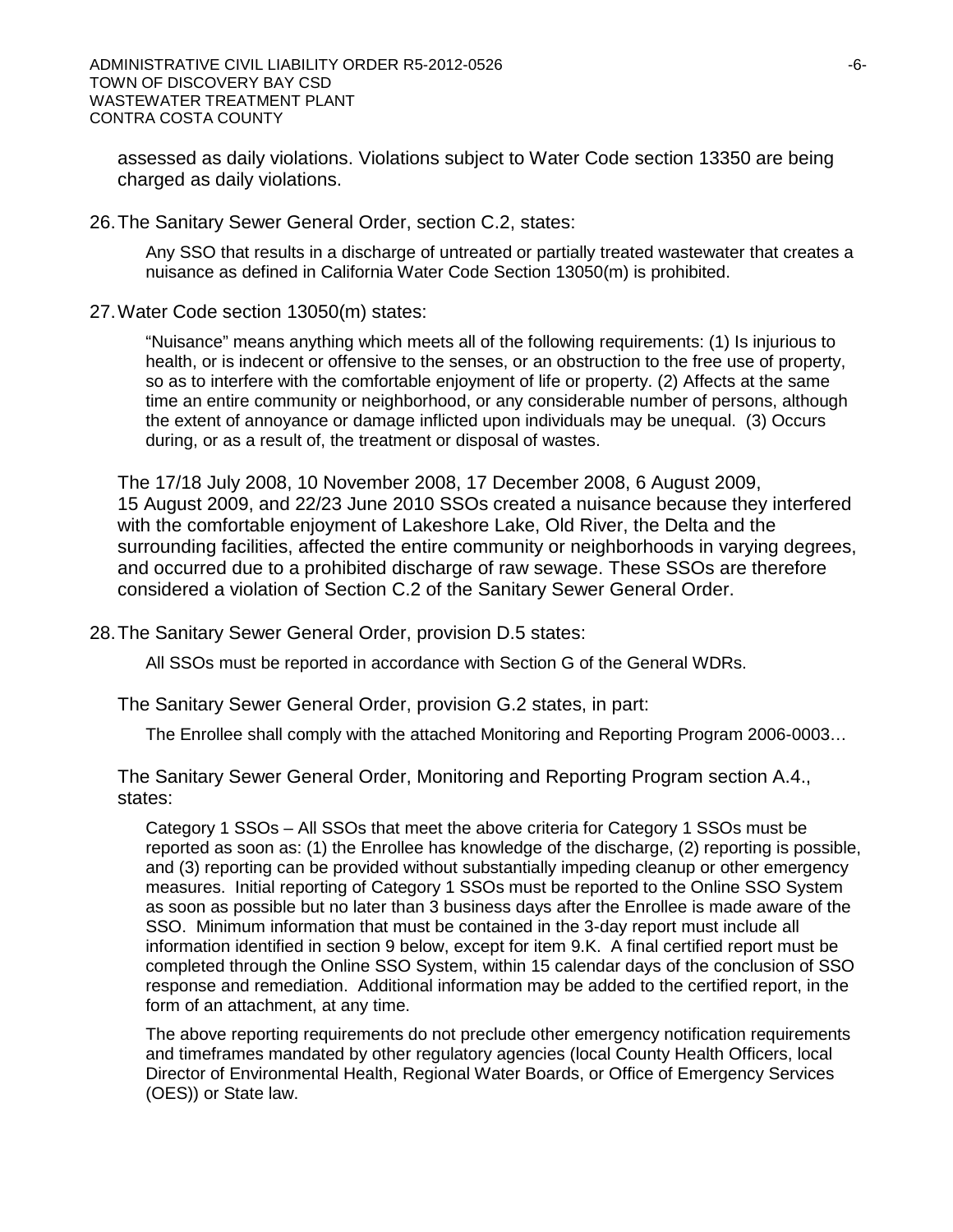The Discharger did not report the 17/18 July 2008 Lakeshore SSO in accordance with the Sanitary Sewer General Order's Monitoring and Reporting Program Provision A.4. The Discharger was aware of the SSO on 18 July 2008 at 9:17 hours, and therefore, the deadline for reporting was 23 July 2008 at 9:17 hours. The Discharger entered the initial draft into the electronic reporting database on 11 August 2008, 13 days late. A final, certified report is required 15 calendar days after the conclusion of SSO response and remediation. The Discharger certified that the response was complete on 18 July 2008 at 13:30 hours; however, it did not enter the final report until 10 September 2008, nearly 39 days late.

29.The Sanitary Sewer General Order, provision D.7 states:

When a sanitary sewer overflow occurs, the Enrollee shall take all feasible steps and necessary remedial actions to 1) control or limit the volume of untreated or partially treated wastewater discharged, 2) terminate the discharge, and 3) recover as much of the wastewater discharged as possible for proper disposal, including any wash down water. The Enrollee shall … [provide] (vi) Adequate public notification to protect the public from exposure to the SSO.

The Discharger did not properly clean up wastewater debris collected at the overflow site of the 17/18 July 2008 SSO until requested by Central Valley Water Board staff on 14 August 2008. The Discharger also failed to provide adequate public notification by not posting signs where the spill originated and failing to report the SSO in CIWQS within the required timeframe. These actions are violations of Provision D.7. of the Sanitary Sewer General Order.

30.The Sanitary Sewer General Order, section G.3 states:

…Additionally, within 30 days of receiving an account and prior to recording spills into the SSO Database, all Enrollees must complete the "Collection System Questionnaire", which collects pertinent information regarding a Enrollee's collection system. The "Collection System Questionnaire" must be updated at least every 12 months.

The Discharger enrolled in the SSO Database in 2006. However, the Discharger did not complete or update the "Collection System Questionnaire" until 10 September 2008. This is a violation of Section G.3 of the Sanitary Sewer General Order.

31.Findings 27 through 30 describe 47 distinct daily violations, which are individually listed on Attachment A of this Order. Pursuant to Water Code section 13350, up to \$5,000 may be assessed per day, per violation. Therefore, the maximum penalty for these violations under Water Code section 13350 is **two hundred thirty-five thousand dollars (\$235,000).** 

#### **Violations under Water Code section 13268**

32.Water Code section 13267(b)(1) states, in relevant part:

… the regional board may require that any person who has discharged, discharges, or is suspected of having discharged or discharging, or who proposes to discharge waste within its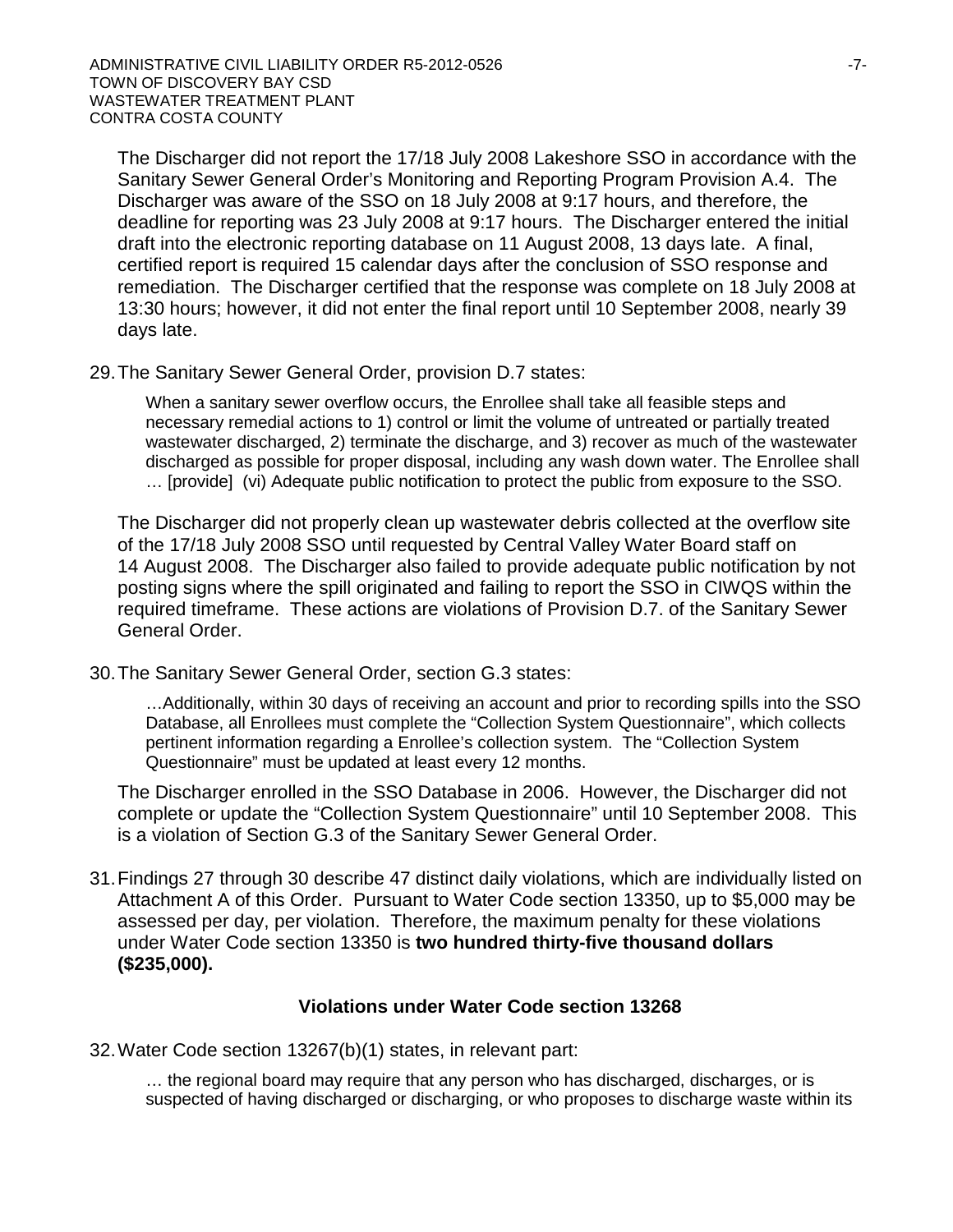region ... shall furnish, under penalty of perjury, technical or monitoring program reports which the regional board requires.

The 28 August 2008 Water Code section 13267 Order required the Discharger to submit a number of technical reports. On 9 September 2008, the Discharger submitted an incomplete response to Item No. 1 of the 13267 Order because it did not address the cause, remedy, or prevention of non-compliance due to inadequate reporting. The Discharger did not submit a report to address Item No. 2 of the 13267 Order, which required an analysis of the frequency, duration, and impact of power failures experienced over the past five years. The Discharger did not submit a report to address Item No. 3 of the 13267 Order, which required a description of the preventive (failsafe) and contingency (cleanup) plans for controlling accidental discharges, and for minimizing the effect of such events.

33.Water Code section 13268(a)(1) states, in part:

Any person failing or refusing to furnish technical…reports as required by subdivision (b) of Section 13267,…is guilty of misdemeanor and may be liable civilly in accordance with subdivision (b).

34.Water Code section 13268(b)(1) states, in part:

Civil liability may be administratively imposed by a regional board… for a violation of subdivision (a) in an amount which shall not exceed one thousand dollars (\$1,000) for each day in which the violation occurs.

35.The Discharger did not submit all the requested reports by the required due date of 10 September 2008. The reports were submitted on 22 October 2008, which was 42 days late. The maximum liability for the late submittal of reports required by the Water Code section 13267 Order is **forty-two thousand dollars (\$42,000).** A table listing each violation and the associated penalty is included as **Attachment A** to this Order.

## **Violations under Water Code section 13385**

- 36.Both 33 U.S.C. § 1311(a)(referred to as Clean Water Act section 301) and Water Code section 13376 prohibit discharge of pollutants to surface waters except in compliance with a National Pollutant Discharge Elimination System (NPDES) permit.
- 37.Water Code section 13376 states, in relevant part:

Any person discharging pollutants or proposing to discharge pollutants to the navigable waters of the United States ... shall file a report of the discharge in compliance with the procedures set forth in Section 13260... The discharge of pollutants…except as authorized by waste discharge requirements [NPDES permit]…is prohibited.

38.Clean Water Act section 301 states that,

Except as in compliance with this section and sections … 1342, and 1344 of this title, the discharge of any pollutant by any person shall be unlawful.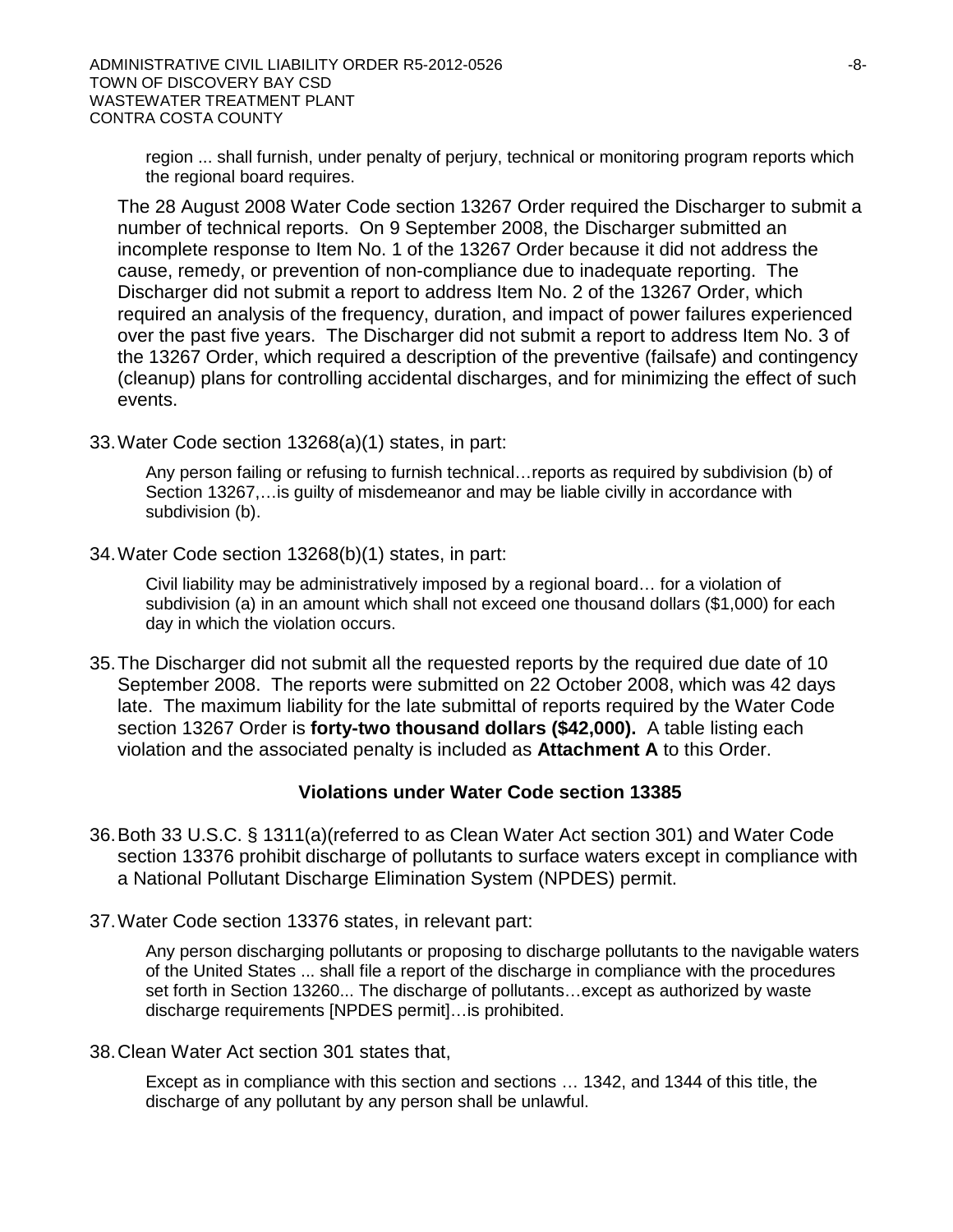The federal Clean Water Act defines the "discharge of a pollutant" as the "any addition of any pollutant to navigable waters from any point source." (33 U.S.C. § 1362(12)(A).) The federal Clean Water Act defines a "point source" as, "any discernible, confined and discrete conveyance … from which pollutants are or may be discharged." (33 U.S.C. § 1362(14).) Section 1342 is the statutory provision pertaining to NPDES permits, which are required for certain discharges. The spills described in Findings Nos. 9 and 15-20 are considered discharges that violate 33 U.S.C. § 1311(a), as these discharges were not made in compliance with the NPDES permits issued to the Discharger.

39.Water Code section 13385(a) states, in relevant part:

(a) Any person who violates any of the following shall be liable civilly in accordance with subdivisions  $(b)$ ,  $(c)$ ,  $(d)$ ,  $(e)$ , and  $(f)$ :

(1) Section 13375 or 13376

… (5) Any requirements of Section 301, 302, 306, 307, 308, 318, 401, or 405 of the Clean Water Act, as amended.

40.Water Code section 13385(c) states, in relevant part:

(c) Civil liability may be imposed administratively by the state board or a regional board pursuant to Article 2.5 (commencing with Section 13323) of Chapter 5 in an amount not to exceed the sum of both the following:

(1)Ten thousand dollars (\$10,000) for each day in which the violation occurs.

(2) Where there is a discharge, any portion of which is not susceptible to cleanup or is not cleaned up, and the volume discharged but not cleaned up exceeds 1,000 gallons, an additional liability not to exceed ten dollars (\$10) times the number of gallons by which the volume discharged but not cleaned up exceeds 1,000 gallons.

- 41.Order R5-2003-0067, Prohibition A.1 states: *"Discharge of wastewater at a location or in a manner different from that described in Finding No. 2 is prohibited."* The 17/18 July 2008, 10 November 2008, and 17 December 2008 SSOs were not treated, as required by the WDRs, nor were they discharged at locations authorized by the WDRs. Therefore, these discharges were in violation of Prohibition A.1.
- 42.Order R5-2003-0067, Prohibition A.2 states: *"Discharge to the Reclamation District No. 800 drainage ditch (discharge points 002 and 003) is prohibited after 1 June 2004."* The 19-21 April 2008 spill was treated but discharged at Reclamation District No. 800 drainage ditch, an unauthorized waste discharge location, in violation of Prohibition A.2.
- 43.Order R5-2003-0067, Prohibition A.3 states: *"The bypass or overflow of untreated or partially treated wastes to surface waters is prohibited… "* The 17/18 July 2008 SSO discharged into a private lake that is hydraulically connected to the Delta, a water of the United States. The 17 December 2008 SSO discharged into a reclamation ditch that drains to Old River, a water of the United States. The 10 November 2008 SSO discharged into a storm drain that is hydraulically connected to the Sacramento-San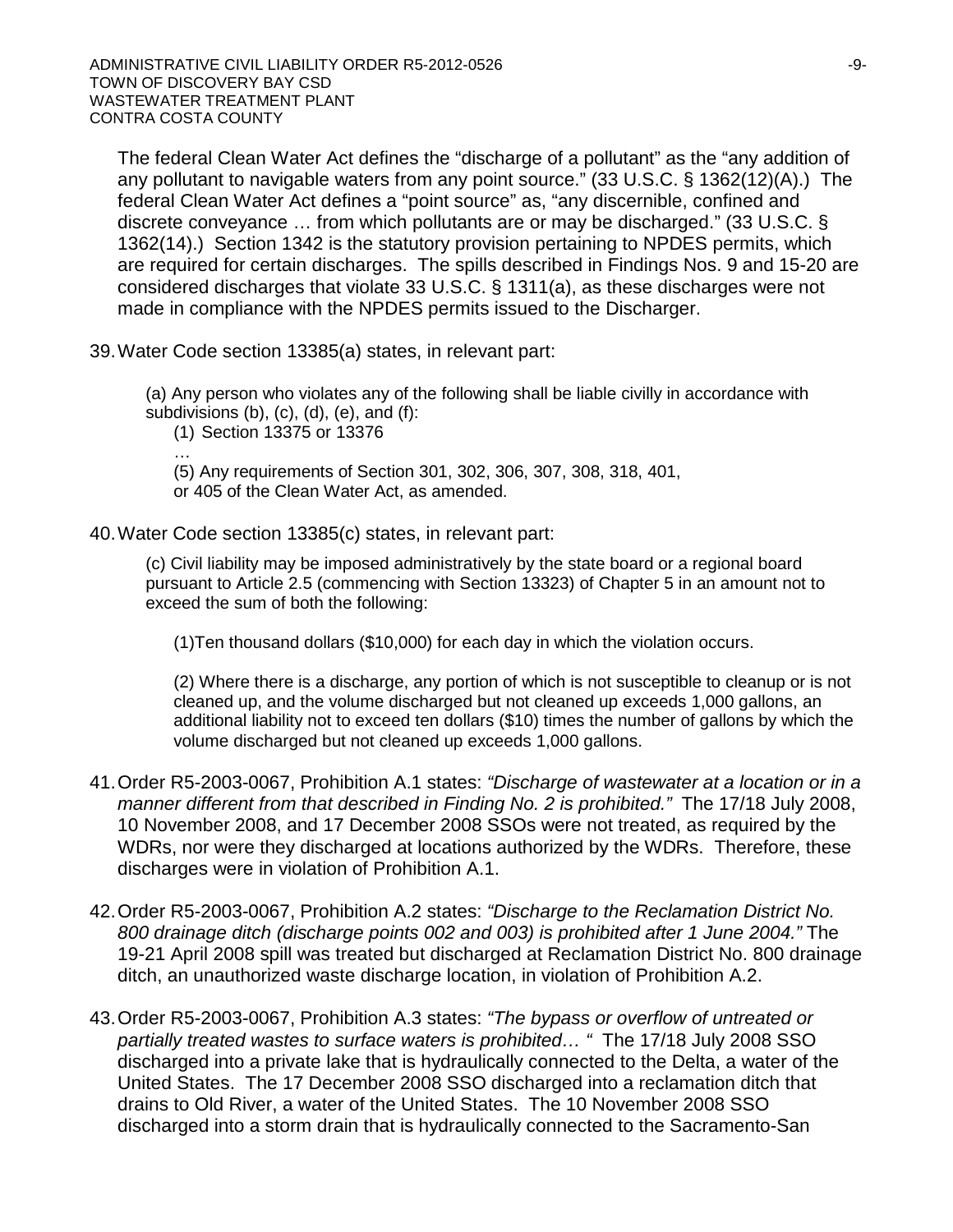Joaquin River Delta, a water of the United States. These three discharges violated Prohibition A.3.

- 44.Order R5-2003-0067, Prohibition A.4 states: *"Neither the discharge nor its treatment shall create a nuisance as defined in Section 13050 of the California Water Code*." As described in Finding 26, the 17/18 July 2008, 10 November 2008, and 17 December 2008 SSOs created a nuisance as defined in Water Code section 13050. Therefore, these discharges violated Prohibition A.4.
- 45.Order R5-2008-0179, Prohibition III.A states: "*Discharge of wastewater at a location or in a manner different from that described in the Findings is prohibited."* The 6 August 2009, 15 August 2009, and 22/23 June 2010 SSOs were not treated as required by the WDRs, nor were they discharged at locations authorized by the WDRs. Therefore, these discharges were in violation of Prohibition III.A.
- 46.Order R5-2008-0179, Prohibition III.B states: *"The by-pass or overflow of wastes to surface waters is prohibited…"* The 6 August 2009 and 15 August 2009 SSOs discharged into a private lake that is hydraulically connected to the Sacramento-San Joaquin River Delta, a water of the United States. The 22/23 June 2010 SSO discharged into a storm drain that is hydraulically connected to the Sacramento-San Joaquin River Delta. These discharges violated Prohibition III.B.
- 47.Order R5-2008-0179, Prohibition III.C states: *"Neither the discharge nor its treatment shall create a nuisance as defined in Section 13050 of the California Water Code."* As described in Finding 26, the 6 August 2009, 15 August 2009, and 22/23 June 2010 SSOs created a nuisance as defined in Water Code section 13050. Therefore, these discharges violated Prohibition III.C.
- 48.Order R5-2003-0067 Standard Provisions B.1 states:

In the event the Discharger does not comply or will be unable to comply for any reason, with any prohibition, daily maximum effluent limitation, or receiving water limitation of this Order, the Discharger shall notify the Board by telephone …within 24 hours of having knowledge of such noncompliance, and shall confirm this notification in writing within five days, unless the Regional Board waives confirmation. The written notification shall state the nature, time, duration, and cause of noncompliance, and shall describe the measures being taken to remedy the current noncompliance and, prevent recurrence including, where applicable, a schedule of implementation. Other noncompliance requires written notification as above at the time of the normal monitoring report.

The Discharger did not comply with the requirement to submit a written report within five days of the 17/18 July 2008 spill. This is a violation of WDRs Standard Provision B.1. The report was not submitted until after Central Valley Regional Water Board staff required its submittal pursuant to the Water Code section 13267 Order dated 28 August 2008. The 13267 Order gave the Discharger a conditional reprieve from administrative civil liability, but in the 36 days between the 5-day report due date (23 July 2008) and the issuance of the 13267 Order (28 August 2008), the Discharger accrued violations of Standard Provision B.1.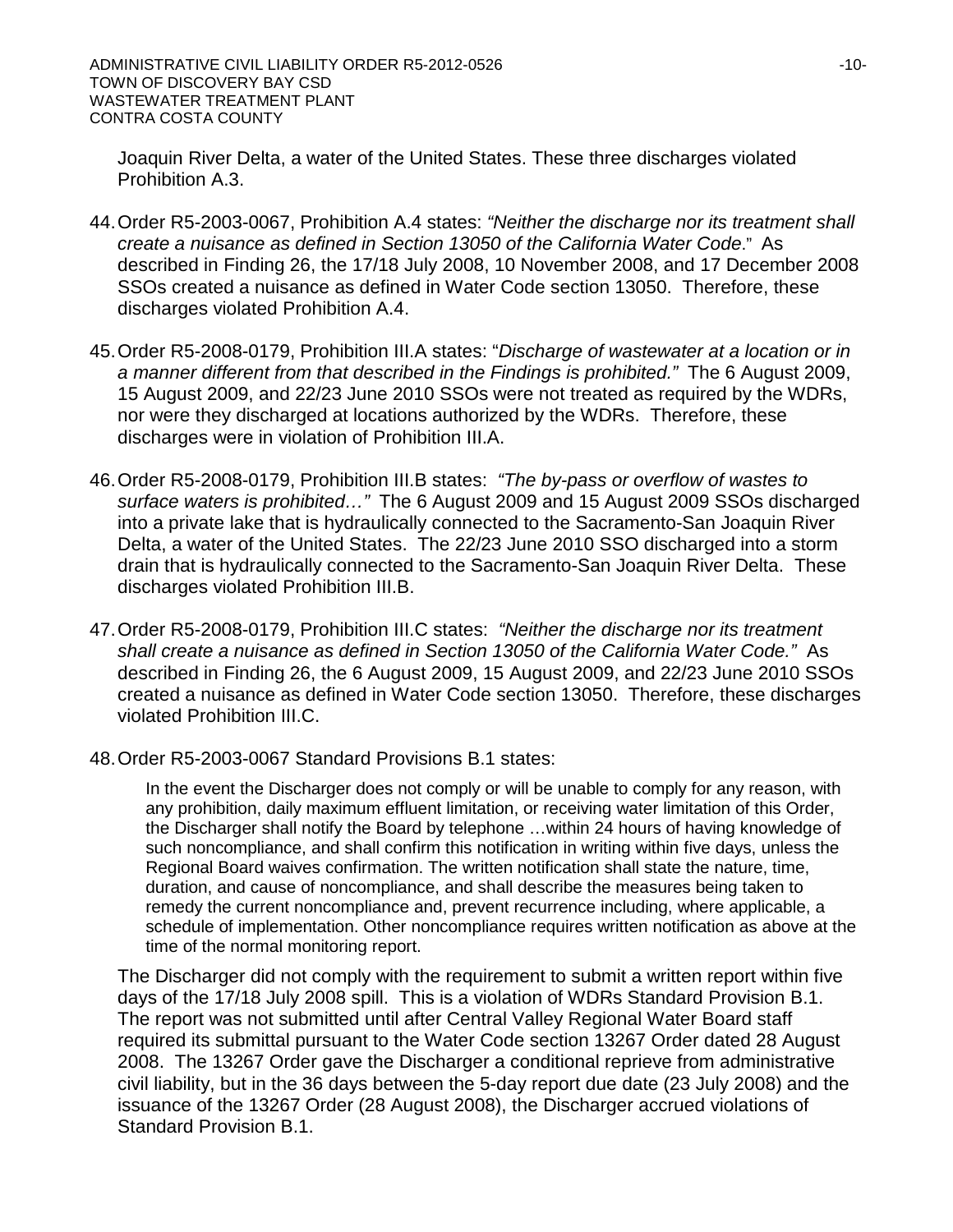- 49.Order 2006-0003-DWQ, Prohibition C.1 states*: "Any SSO that results in a discharge of untreated or partially treated wastewater to waters of the United States is prohibited."* The 17/18 July 2008, 6 August 2009, and 15 August 2009 SSOs discharged into a private lake that is hydraulically connected to the Sacramento-San Joaquin River Delta, a water of the United States. The 17 December 2008 SSO reached a reclamation ditch that drains to Old River, a water of the United States. The 10 November 2008 and 22/23 June 2010 SSOs discharged into storm drains that are hydraulically connected to the Sacramento-San Joaquin River Delta, a water of the United States. All of these discharges violated Prohibition C.1.
- 50.Order R5-2003-0067 Standard Provisions B.2.b. states:

Upon written request by the Board the Discharger shall submit a written description of safeguards. Such safeguards may include alternate power sources, standby generators, retention capacity, operating procedures, or other means. A description of the safeguards provided shall include an analysis of the frequency, duration, and impact of power failures experienced over the past five years on effluent quality and on the capability of the Discharger to comply with the terms and conditions of the Order. The adequacy of the safeguards is subject to the approval of the Board.

The Water Code section 13267 Order required that the Discharger submit the above information by 10 September 2008. The Discharger did not submit the information until after a second request from staff. The information was received 42 days late, on 22 October 2008, in violation of Water Code section 13267 and WDRs Standard Provisions B.2.b. The penalty that may be assessed for this violation has been addressed in Finding 35.

51.Water Code section 13385(e) states:

In determining the amount of any liability imposed under this section, the regional board, the state board, or the superior court, as the case may be, shall take into account the nature, circumstances, extent, and gravity of the violation or violations, whether the discharge is susceptible to cleanup or abatement, the degree of toxicity of the discharge, and, with respect to the violator, the ability to pay, the effect on its ability to continue its business, any voluntary cleanup efforts undertaken, any prior history of violations, the degree of culpability, economic benefit or savings, if any, resulting from the violation, and other matters that justice may require. At a minimum, liability shall be assessed at a level that recovers the economic benefits, if any, derived from the acts that constitute the violation.

52.Pursuant to Water Code section 13385(e), at minimum, administrative civil liability charged under this section must be equivalent to the economic benefit accrued by the Discharger for not implementing management and physical improvements necessary to prevent the discharge. The severity of the discharges could have been prevented through adequate training of the wastewater treatment plant staff, appropriate redundant safeguards at the lift station and WWTPs, and having an overflow emergency response plan in place. Central Valley Water Board staff is unable to precisely calculate the economic benefit, but it is estimated to be at least \$25,000.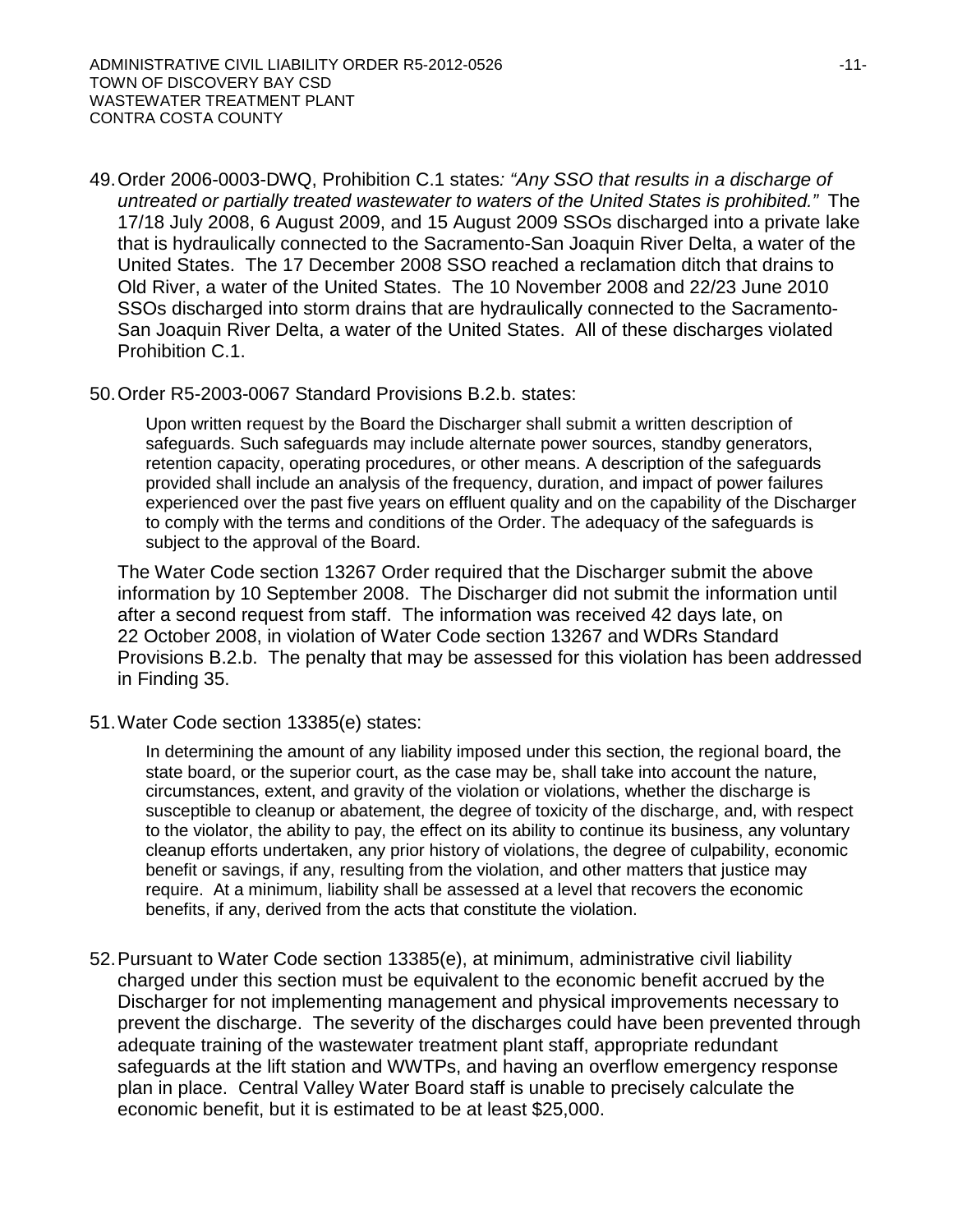- 53.Findings 41 through 49 describe 61 violations (36 of which are described in Finding 48) of Order R5-2003-0067. At a maximum of \$10,000 per violation, these violations add up to \$610,000.
- 54.Pursuant to Water Code section 13385, the Board may assess additional administrative civil liability of \$10 for each unauthorized gallon discharged to surface water in excess of 1,000 gallons. The additional administrative civil liability that may be assessed pursuant to Water Code section 13385 for the unauthorized discharges to surface waters is as follows:
	- The Discharger estimates that on 19-21 April 2008, 1.67 million gallons were discharged at an unauthorized location to surface water. Under Water Code section 13385, the maximum additional per-gallon civil liability assessment is \$16,690,000 (\$10 per gallon for every gallon over 1,000).
	- The Discharger estimates that on 17/18 July 2008, approximately 94,000 gallons of raw sewage was discharged to surface water. Under Water Code section 13385, the maximum additional per-gallon civil liability assessment is \$930,000 (\$10 per gallon for every gallon over 1,000).
	- The Discharger estimates that on 10 November 2008, approximately 20,000 gallons of raw sewage spilled, of which less than 1,000 gallons entered a storm drain. As the portion of the spill that reached surface waters was less than 1,000 gallons, no additional assessment under Water Code section 13385 will be imposed.
	- The Discharger estimates that on 17 December 2008, approximately 1,000 gallons of raw sewage entered surface waters. As the portion of the spill that reached surface waters was approximately 1,000 gallons, no additional assessment under Water Code section 13385 will be imposed.
	- The Discharger estimates that on 6 August 2009, approximately 1,500 gallons of raw sewage spilled, of which less than 500 gallons entered surface water. As the portion of the spill that reached surface waters was less than 1,000 gallons, no additional assessment under Water Code section 13385 will be imposed.
	- The Discharger estimates that during the 15 August 2009 SSO, 4,500 gallons of raw sewage spilled, of which 2,000 gallons was not recovered and entered surface water. Under Water Code section 13385, the maximum additional per-gallon civil liability assessment is \$10,000 (\$10 per gallon for every gallon over 1,000).
	- The Discharger estimates that during the 22/23 June 2010 SSO, 16,450 gallons were not recovered and entered surface water. Under Water Code section 13385, the maximum additional per-gallon civil liability assessment is \$154,500 (\$10 per gallon for every gallon over 1,000).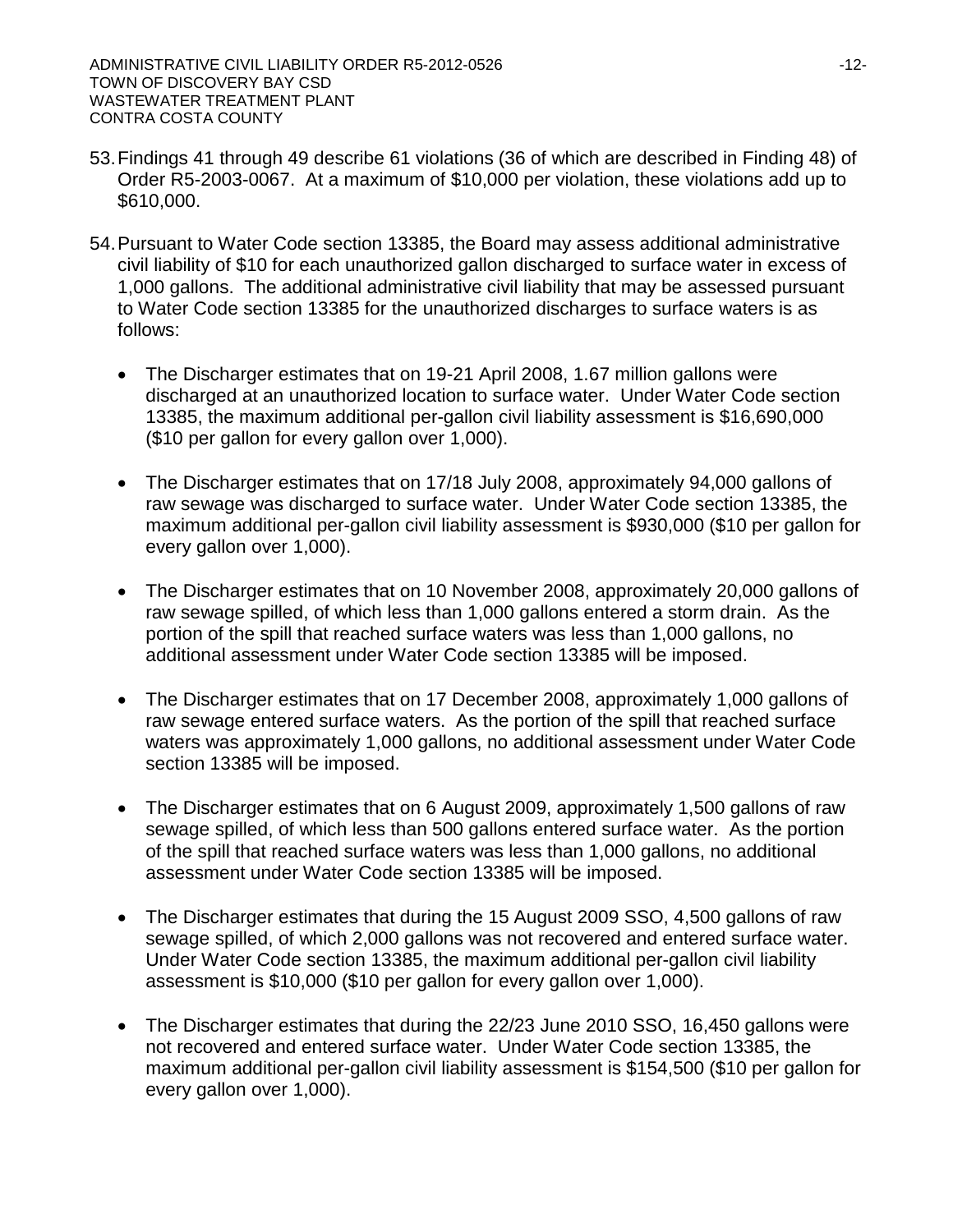Adding the amounts above to the per-violation, per-day maximum assessment described in Finding No. 53, the total amount of civil liability that may be assessed pursuant to Water Code section 13385 is **eighteen million three hundred ninety-four thousand five hundred dollars** (**\$18,394,500)**. A table listing each violation and the associated penalty is included as Attachment A to this Order.

# **Total Civil Liability**

- 55.Adding together the total maximum penalties that could be assessed under Water Code sections 13268, 13350 and 13385 (described in Findings 31, 35, and 54), the maximum penalty for the discharge and reporting violations is **eighteen million six hundred seventy-one thousand five hundred dollars (\$18,671,500).** A table listing each violation and the associated penalty is included as Attachment A to this Order.
- 56.Water Code sections 13327 and 13385(e) contain substantially similar requirements regarding the considerations that the Board must make in arriving upon a final civil liability amount.<sup>[2](#page-2-0)</sup> The Board hereby finds the following, with respect to the violations described above:

Nature of the Violations: The Discharger spilled approximately 94,000 gallons of raw sewage to surface waters from 17 July 2008 to 18 July 2008. For this incident the Discharger failed to: (a) properly implement remedial actions, (b) properly report the overflow, (c) comply with SSO reporting requirements of General Order 2006-0003- DWQ, and (d) fully comply with the requirements of the 13267 Order issued to the Discharger on 28 August 2008. In addition, since adoption of General Order 2006- 0003-DWQ on 2 November 2006 and continuing through 9 September 2008, the Discharger failed to comply with CIWQS reporting requirements to complete a collection system questionnaire, did not report and certify any spills from its collection system, and failed to submit a monthly no-spill certification to CIWQS. On 10 September 2008, the Discharger completed the collection system questionnaire and started reporting and certifying SSOs.

From 19 April 2008 to 21 April 2008, the Discharger spilled approximately 1.67 million gallons of treated effluent to Reclamation District 800 drainage ditch in violation of Order R5-2003-0067 Discharge Prohibition A.2. The spill was attributed to operator inattention.

On 10 November 2008, the Discharger spilled approximately 20,000 gallons of sewage to the ground. An estimated 1,000 gallons reached a private lake hydraulically connected to the Delta.

 $2$  Water Code section 13385(e) contains the additional requirement that the civil liability be at least greater than the economic benefit of the violations. This amount is discussed in Finding No. 52.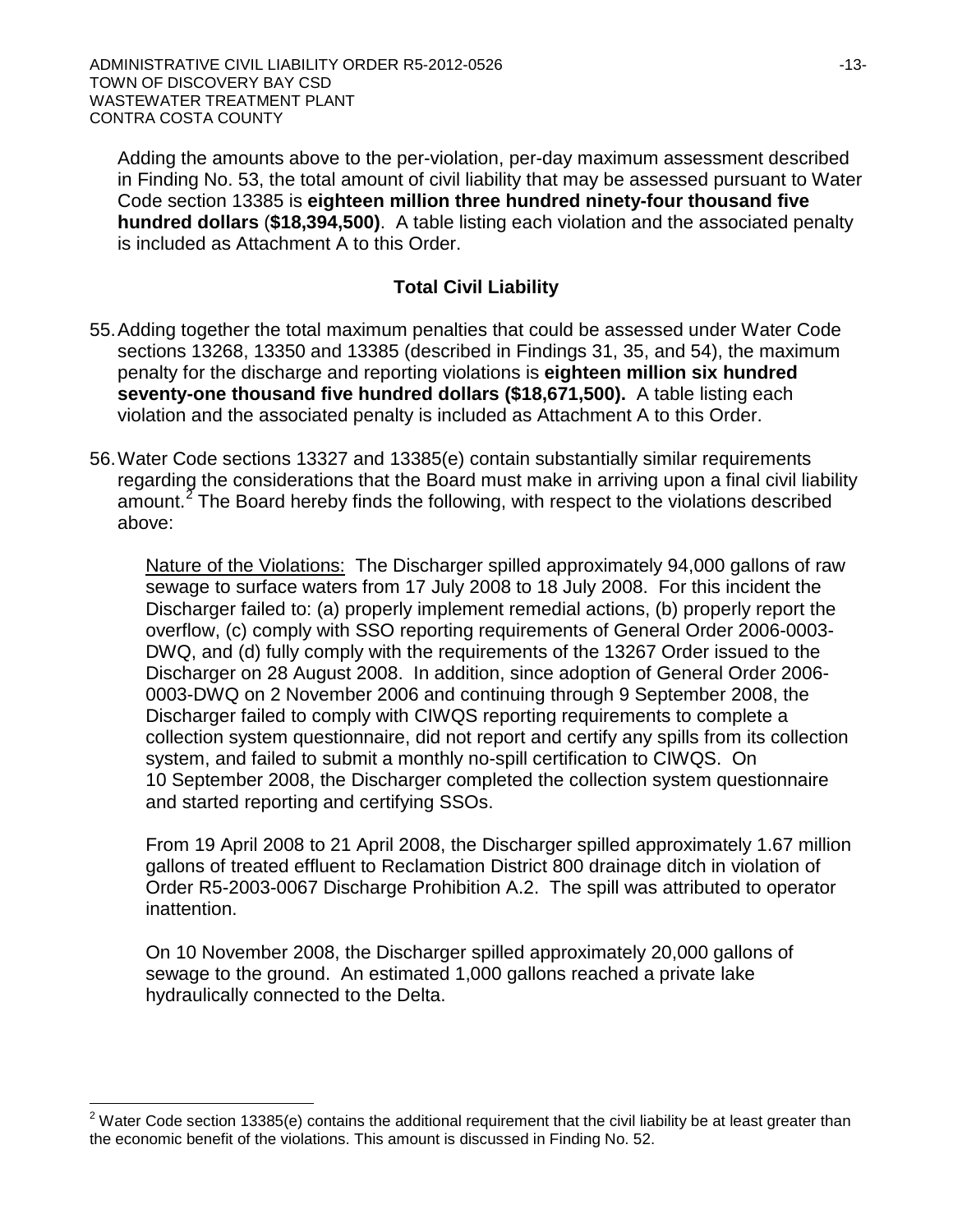On 17 December 2008, the Discharger's actions caused approximately 1,000 gallons of raw sewage to spill from the collection system and flow into Reclamation District 800 drainage ditch, which is hydraulically connected to Old River.

On 6 August 2009, a blockage in a force main caused a discharge of approximately 1,500 gallons of raw sewage and an estimated 500 gallons reached a storm drain which enters a private lake, which is hydraulically connected to the Delta.

On 15 August 2009, an air relief valve was broken off of a force main under a bridge causing an estimated 4,500 gallons of raw sewage to be spilled, of which approximately 2,000 gallons reached a private lake which is hydraulically connected to the Delta.

On 22/23 June 2010, approximately 16,450 gallons of untreated sewage overflowed from a faulty air relief valve on a force main. All 16,450 gallons of untreated sewage flowed into a storm drain and reached surface waters of Discovery Bay, which are hydraulically connected to the Delta.

Circumstances Surrounding the Violations: The 17/18 July 2008 Lakeshore Lake spill was a result of a power outage and pump station failure. The Discharger failed to recognize the pump station failure in a timely manner, which caused the SSO to continue for approximately 11 hours and 20 minutes, discharging approximately 94,000 gallons of raw sewage to a man-made lake adjacent and hydraulically connected to the Delta. After discovering the violation, the Discharger did not properly contain the spill, implement adequate remedial actions, or properly report the overflow. The Discharger failed to provide safeguards to prevent overflows of raw sewage, including safeguards for the collection system in case it experiences a reduction, loss, or failure of electric power.

The 19/20/21 April 2008 spill was a result of a power outage at the WWTP No. 2 effluent pump station. An unsupervised Southwest Water operator-in-training responded to the power outage at the plant and failed to properly restart the effluent pump station, allowing a discharge of approximately 1.67 million gallons of treated effluent to Reclamation District 800 drainage ditch, which is hydraulically connected to Old River.

The 10 November 2008 spill was a result of a sewer force main cleanout joint failure, allowing the sewage release. On the day of the spill, Southwest Water staff filled up both of the Newport lift station wet wells with potable water from a nearby fire hydrant. Southwest Water staff then loaded the force main by using all four pumps at the lift station, each rated at 2,300 gallons per minute (gpm). The flow ruptured a cleanout glued joint on the force main. The Discharger estimates that 1,000 gallons reached surface waters.

The 17 December 2008 spill was a result of a controlled power supply interruption during a compliance inspection. During the inspection, the Chief Plant Operator was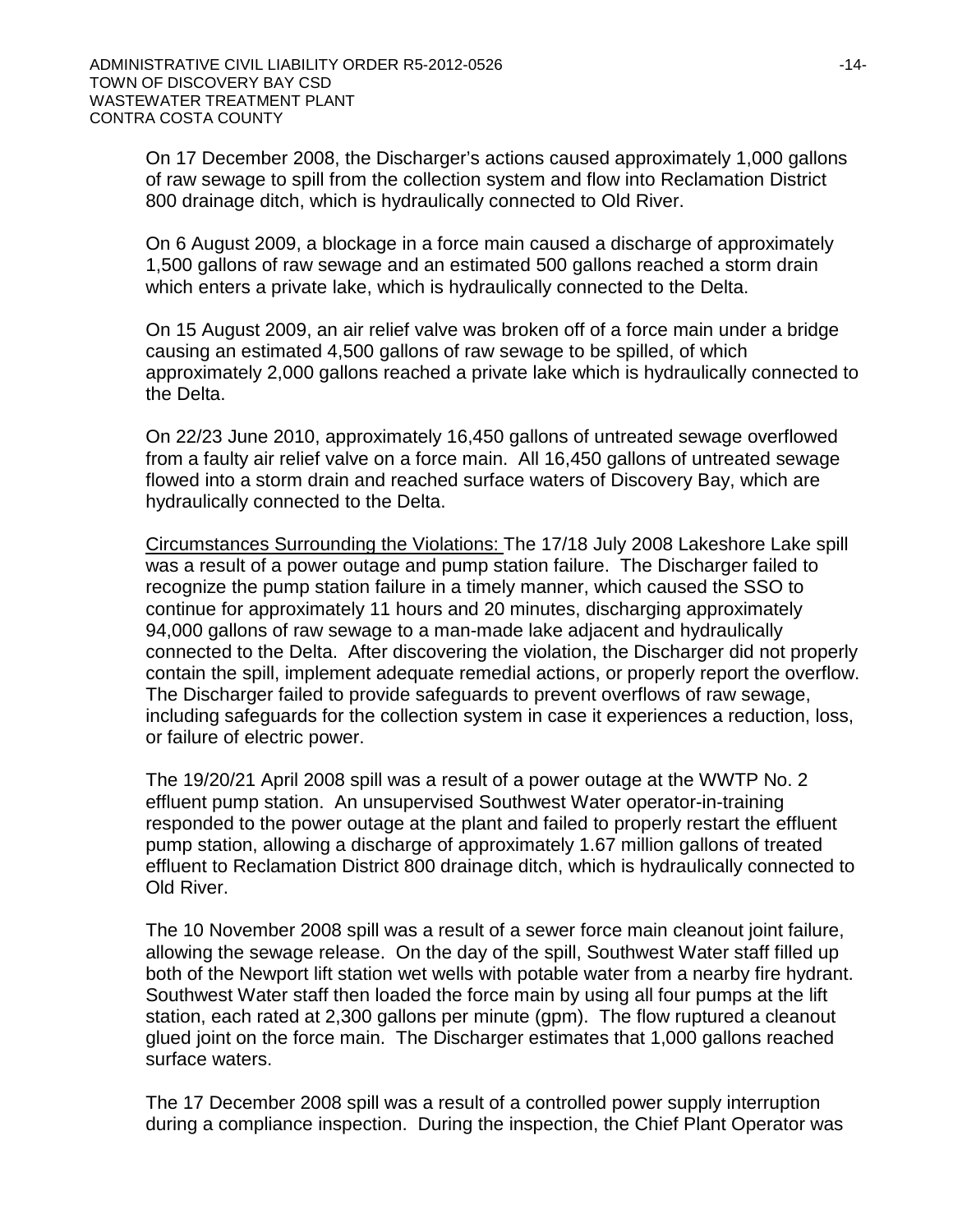asked to cut the power off at WWTP No. 1 to simulate a power failure and test the plant's generator. After cutting the power to the plant, the generator started within approximately 10 seconds. Immediately after the generator started powering the plant, the inspectors noticed the SCADA system reporting several alarms. Several of these alarms were acknowledged by the Chief Operator while the inspectors were still at the plant. From SCADA reports, it is apparent that a fault at the influent pump station was reported repeatedly and it was repeatedly acknowledged by Southwest Water operators. The spill was estimated by the Discharger at 1,000 gallons and was caused by operator inattention. Raw sewage reached storm drains which drain to Reclamation District 800 drainage ditch. The drainage ditch is hydraulically connected to Old River by a pump station.

The 6 August 2009 spill was the result of a blockage in a gravity main which caused approximately 1,500 gallons of raw sewage to discharge to the ground. The Discharger was able to recover and return approximately 1,000 gallons to the collection system. The Discharger estimates that approximately 500 gallons was not recovered and reached surface waters.

The 15 August 2009 spill was the result of an air relief valve that was broken off of a force main which caused approximately 4,500 gallons of raw sewage to be spilled. According to the Discharger, vandalism was suspected as the cause of this spill. The Discharger estimates that approximately 2,000 gallons reached surface waters.

The 22/23 June 2010 spill was the result of a faulty air relief valve on a force main causing an estimated 16,450 gallons of raw sewage to be spilled. Inadequate inspection and maintenance of the collection system may have contributed to this spill. The Discharger estimates that all 16,450 gallons reached surface waters.

Extent of the Violations: Between April 2008 and June 2010, the Discharger had ten sanitary sewer overflows from its collection system releasing approximately 151,150 gallons of raw sewage. In addition, approximately 1,670,000 gallons of secondary treated wastewater was discharged at an unauthorized location in violation of WDRs Order R5-2003-0067. The Discharger also had several reporting violations of both WDRs Order R5-2003-0067 and the Sanitary Sewer General Order associated with these spills.

Gravity of the Violations: The Sacramento-San Joaquin River Delta is designated as suitable for numerous beneficial uses, including domestic water supply and contact recreation. Potential health risks from exposure to bacteria and viruses from raw sewage are a serious concern for humans. Ammonia in sewage is toxic to aquatic life, and sewage depletes dissolved oxygen in receiving waters. Due to the proximity of homes, and the possible human exposure to raw sewage in surface waters, the 17/18 July 2008 overflow created a nuisance as defined in Section 13050 of the Water Code.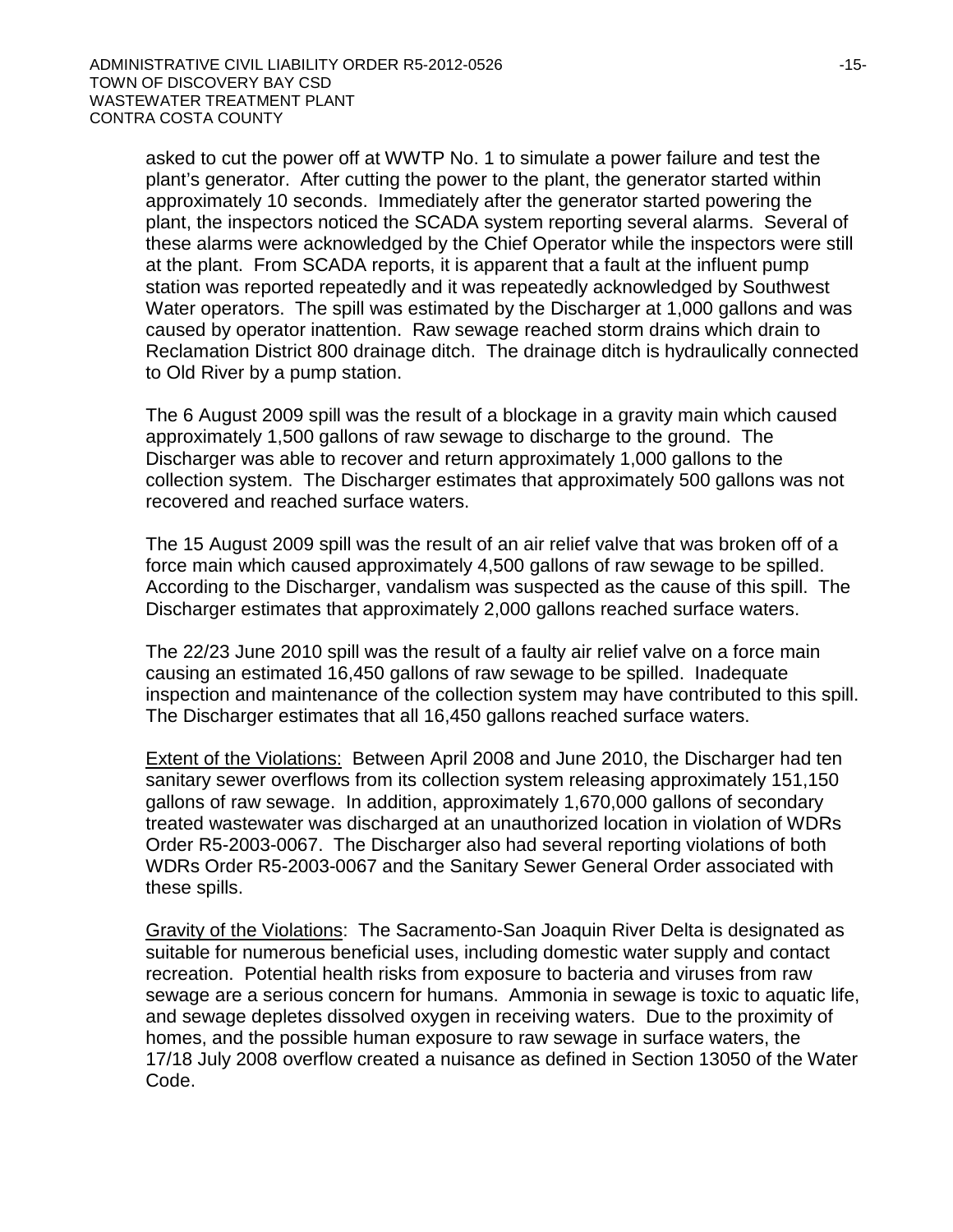The Discharger failed to fully contain the 17/18 July 2008 spill by allowing the lake fountains which sprayed mist into the air to continue to operate while elevated levels of fecal coliform were present in lake water.

The Discharger has reported at least one previous SSO, estimated at 8,600 gallons, from pipelines located near Lakeshore Lake. However, for the 17/18 July 2008 SSO, the Discharger failed to submit the initial report and final certification for all SSOs, from 2 November 2006 to 9 September 2008, to CIWQS as required by General Order 2006-0003-DWQ. Between 2 November 2006 and 9 September 2008, the Discharger failed to submit SSO reports to CIWQS as required by General Order 2006-0003- DWQ. The Discharger also failed to submit the five-day non-compliance report required by WDRs R5-2003-0067 on time. The report was submitted on 9 September 2008. Failure to properly report SSOs prevents regulatory agencies and the public from being aware of the incidents in a timely manner, such that public exposure may be prevented, and regulatory agencies can investigate the incident in a timely manner.

The 19/20/21 April 2008 discharge consisted of 1.67 million gallons of secondary treated effluent. However, it was discharged to Reclamation District 800 drainage ditch, a location prohibited in the Order.

The 10 November 2008, 6 August 2009, 15 August 2009, and 22/23 July 2010 spills allowed approximately 19,950 gallons to reach surface waters, with potential risks to human health, aquatic life, and surface waters quality.

The 17 November 2008 spill caused by operator inattention resulted in approximately 1,000 gallons of raw sewage reaching the Reclamation District 800 drainage ditch, which is hydraulically connected to Old River.

Whether the Discharge is Susceptible to Cleanup or Abatement: Due to the circumstances of the 17/18 July 2008 spill, once the sewage entered lake waters, there was no practical way to clean up to avoid water quality impacts or impacts to beneficial uses. The Discharger did not attempt to remove any sewage that entered the Lakeshore Lake and failed to fully contain the spill by allowing the lake fountains to continue to operate.

During a SSO follow-up inspection by Board staff on 14 August 2008, it was observed that the Discharger had failed to properly clean up the area where the spill originated. Rags and debris were visible on the ground and there were no warning signs posted. The Discharger should have provided more cleanup of the area immediately following the incident.

Due to the circumstances of the 19/20/21 April 2008 spill, it may have been feasible to cleanup the ditch where treated effluent was discharged since the wastewater had to be pumped from the drainage ditch to Old River. However, the illegal discharge was found more than twenty four hours after it had started.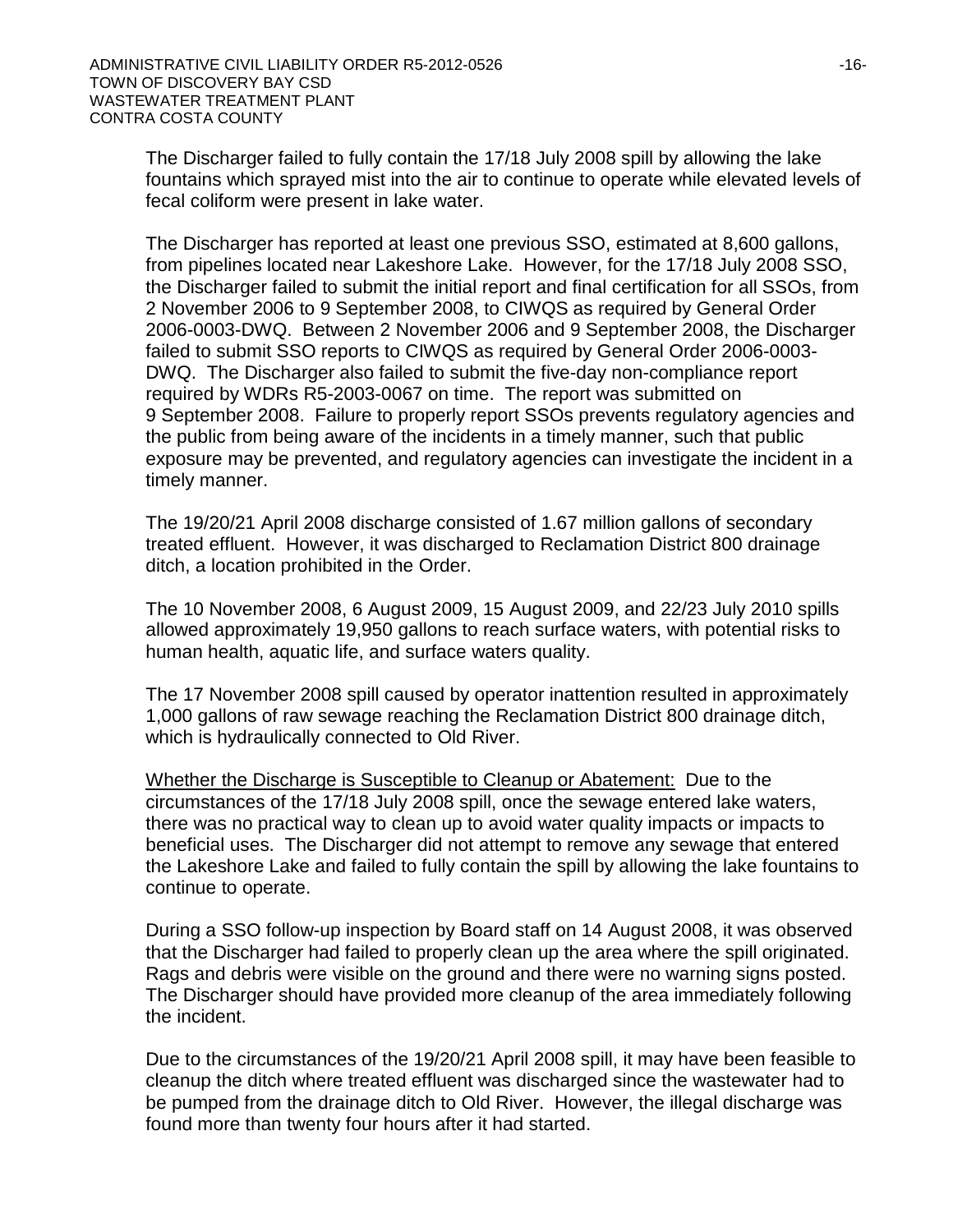During the 10 November 2008 incident, once the sewage reached surface waters, there was no practical way to clean up the spill.

Due to the circumstances of the 17 December 2008 spill, the 1,000 gallons of raw sewage spilled were not recovered and cleanup efforts were limited to the area where the spill originated.

Following the 6 August 2009 spill, approximately 1,000 gallons of raw sewage were recovered and the area of the spill was cleaned-up. For the 500 gallons that reached surface waters, there was no practical way to clean up the spill.

Due to the circumstances of the 15 August 2009 spill, none of the 4,500 gallons that spilled were recovered, and an estimated 2,000 gallons reaching surface waters. The remainder of the spill soaked into the ground, and cleanup efforts were limited to mitigating the effects of the spill on the ground surface in the area where the spill originated.

Due to the circumstances of the 22/23 August 2010 spill, none of the spill was recovered with an estimated 16,450 gallons reaching surface waters. Once the spill reached surface waters, there was no practical way to clean up the spill.

The Degree of Toxicity of the Discharges: The degree of toxicity from the spills is unknown. However, sewage discharges can be toxic to human beings and aquatic life. There were no reported fish kills subsequent to any of the spills to surface waters. A resident living next to Lakeshore Lake reported that they experienced illness following the 17/18 July 2008 incident, and suggested that sewage mist from the fountain operation was the cause. This has not been verified or validated by the Contra Costa Environmental Health Department.

The Effect of the Civil Liability upon the Discharger's Ability to Stay in Business: The median family household income for the Discovery Bay, as reported in the 2000 census, was approximately \$90,272.

Voluntary Cleanup Efforts Undertaken: The Discharger has improved its reporting of SSOs and now correctly reports spills in compliance with its current WDRs and the Sanitary Sewer General Order. The Discharger has also implemented a preventative maintenance program on its collection system to reduce the number of SSOs. This has resulted in a decrease in SSOs with only two occurring between 1 July 2010 and 31 December 2011, with a total volume of 120 gallons spilled.

Prior History of Violations: At least one previous spill, estimated at 8,600 gallons, occurred in the Lakeshore community and reached the lake. Implementation of an inspection and maintenance program would prevent impacts to surface waters from pipeline failures.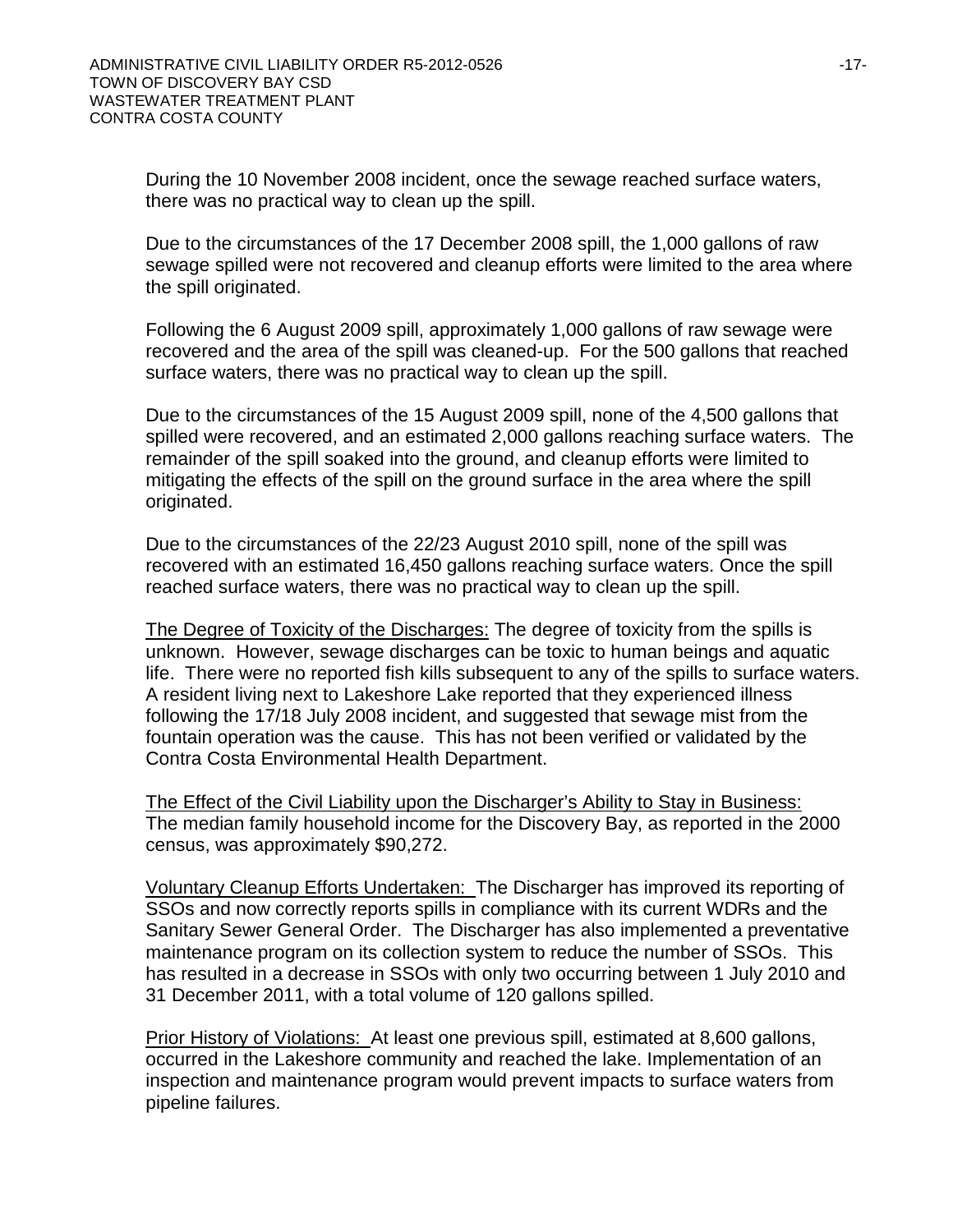Degree of Culpability: The Discharger was required to be aware of the prohibitions against discharges to surface waters included in General Order 2006-0003-DWQ, WDRs Order R5-2003-0067, and WDRs Order R5-2008-0179. The Discharger did not maintain its collection system in a manner that would prevent discharges of untreated sewage. The Discharger did not train the operators to properly respond to sewage spills.

The Central Valley Water Board finds that, after considering the above factors, that a civil liability assessment of **two hundred forty-one thousand dollars (\$241,000)** is appropriate for the violations.

57.Funds generated by civil liability assessments made pursuant to Water Code sections 13268 and 13350 are to be deposited into the Waste Discharge Permit Fund. Funds generated by civil liability assessments made pursuant to Water Code section 13385 are to be deposited into the State Water Pollution Cleanup and Abatement Account. The Board finds, in light of the above considerations, that it is reasonable that \$21,000 be directed to the Waste Discharge Permit Fund and the remainder be directed to the State Water Pollution Cleanup and Abatement Account.

## **THE TOWN OF DISCOVERY BAY CSD IS HEREBY GIVEN NOTICE THAT:**

- 1. The Discharger shall be assessed an Administrative Civil Liability in the amount of **two hundred forty-one thousand dollars (\$241,000)**.
- 2. By **31 May 2012**, the Town of Discovery Bay Community Services District shall pay **two hundred twenty thousand dollars (\$220,000)** to the State Water Board's Cleanup and Abatement Account. Payment shall be in the form of a check made payable to the *Cleanup and Abatement Account* and shall reference this ACL Order.

By **31 May 2012**, the Town of Discovery Bay Community Services District shall also pay **twenty-one thousand dollars (\$21,000)** to the Waste Discharge Permit Fund. Payment shall be in the form of a check made payable to the *Waste Discharge Permit Fund* and shall reference this ACL Order.

The checks shall be mailed to the Central Valley Regional Board located at 11020 Sun Center Drive, Suite 200, Rancho Cordova, California.

- 3. Payment of the \$241,000 shall resolve the violations charged in ACL Complaint R5-2008-0627 and the other violations charged in this Order.
- 4. If the Discharger fails to make the payment, the Assistant Executive Officer may refer the matter to the State Attorney General for enforcement of the terms of this Order.
- 5. The payment of administrative civil liability in accordance with the terms of this Order is not a substitute for compliance with applicable laws, and continuing violations of the type alleged herein may subject the Discharger to further enforcement, including but not limited to additional administrative civil liability.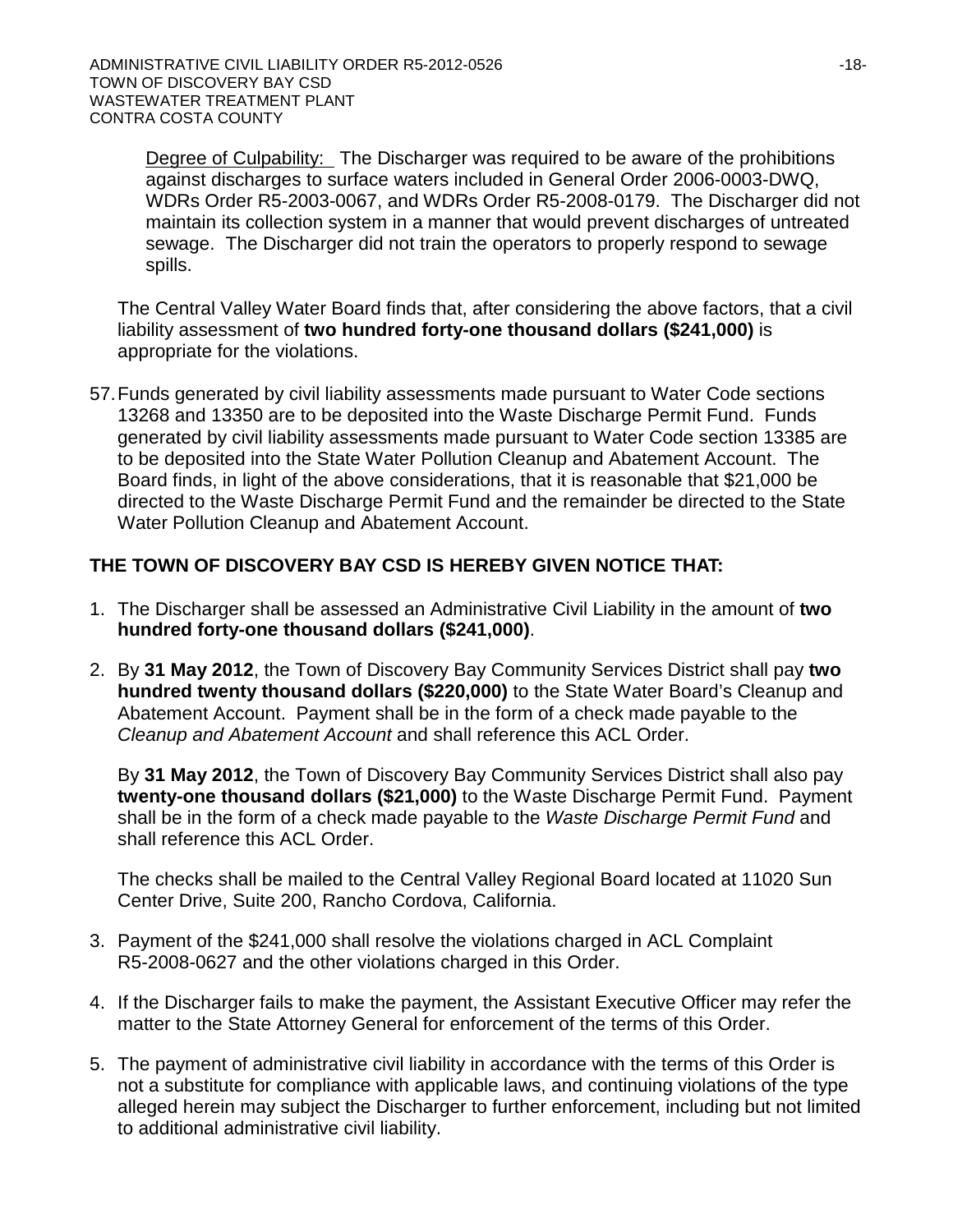6. This Order is final, and shall be effective immediately upon signature.

Any person aggrieved by this action of the Central Valley Water Board may petition the State Water Board to review the action in accordance with Water Code section 13320 and California Code of Regulations, title 23, sections 2050 and following. The State Water Board must receive the petition by 5:00 p.m., 30 days after the date of this Order, except that if the thirtieth day following the date of this Order falls on a Saturday, Sunday, or state holiday, the petition must be received by the State Water Board by 5:00 p.m. on the next business day. Copies of the law and regulations applicable to filing petitions may be found on the Internet at:

[http://www.waterboards.ca.gov/public\\_notices/petitions/water\\_quality](http://www.waterboards.ca.gov/public_notices/petitions/water_quality) or will be provided upon request.

> *Original Signed by Richard Loncarovich for* \_\_\_\_\_\_\_\_\_\_\_\_\_\_\_\_\_\_\_\_\_\_\_\_\_\_\_\_\_\_\_\_\_\_\_\_\_\_\_\_

Kenneth D. Landau, Assistant Executive Officer

 20 April 2012 DATE

Attachment A: Violation List and Total Maximum Penalty Summary